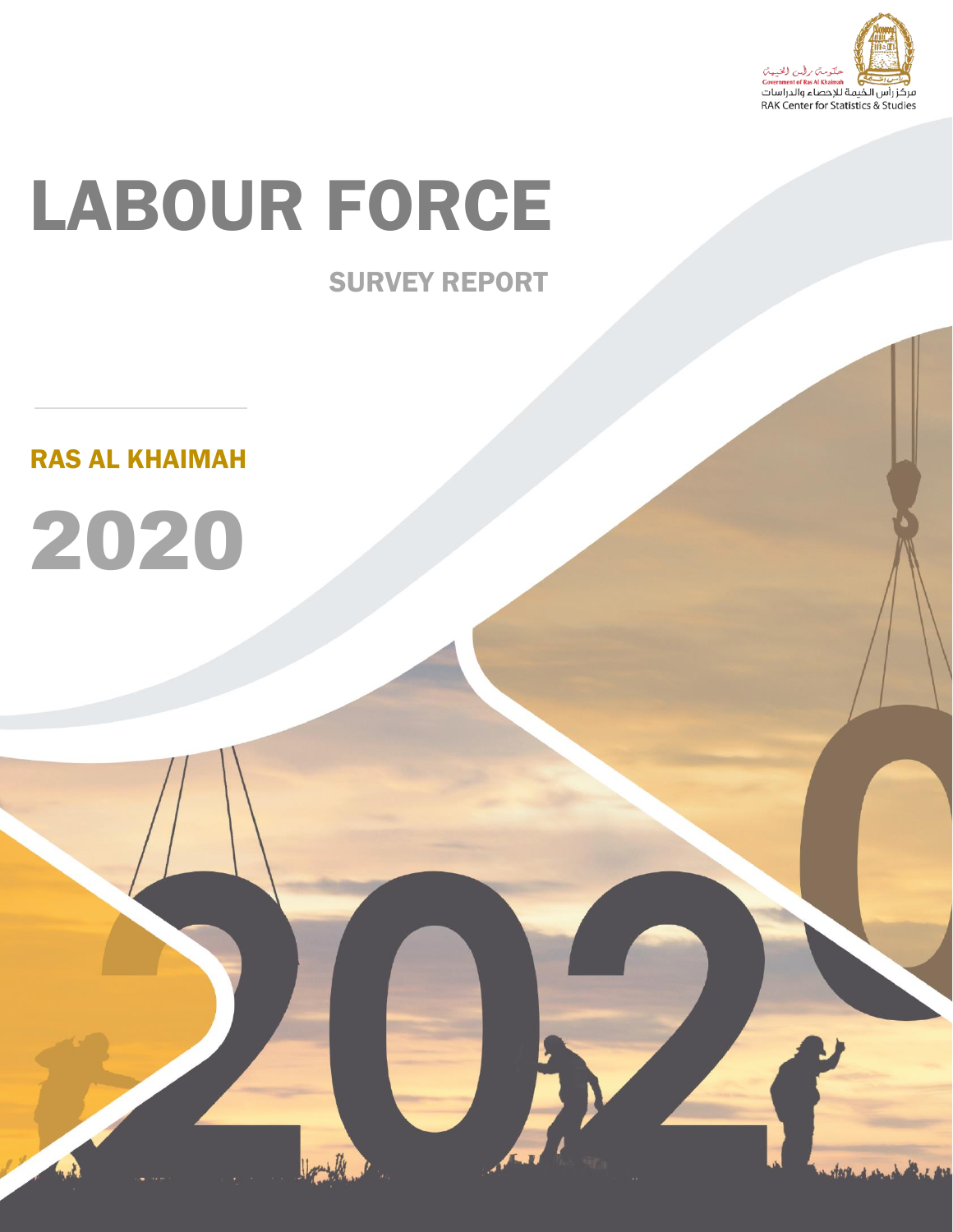**RAK Center for Statistics & Studies December 2021**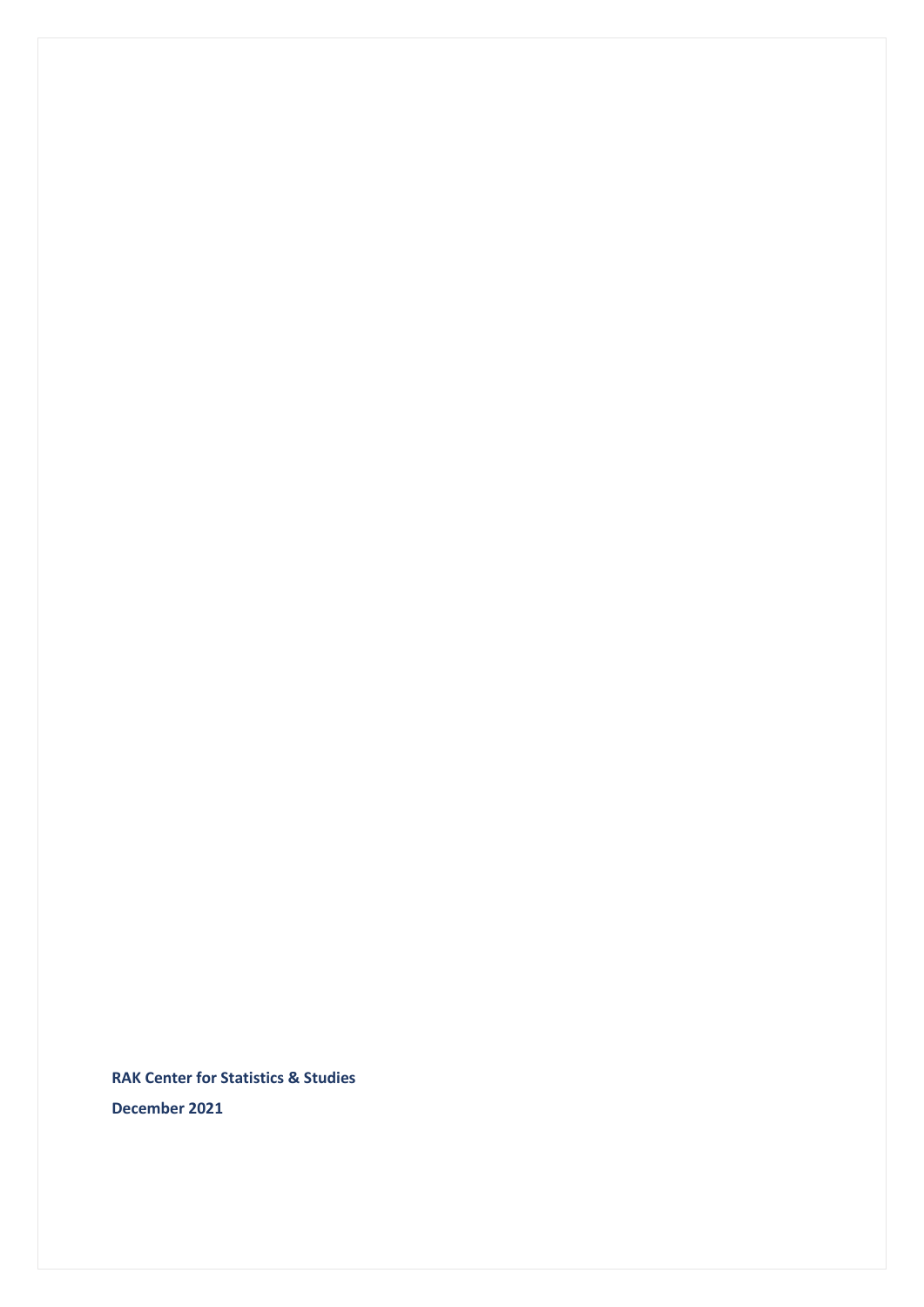## **CONTENTS**

| 4.3 Employment by Branch of Economic Activity and by Type of Economic Activity  22 |
|------------------------------------------------------------------------------------|
|                                                                                    |
|                                                                                    |
|                                                                                    |
|                                                                                    |
|                                                                                    |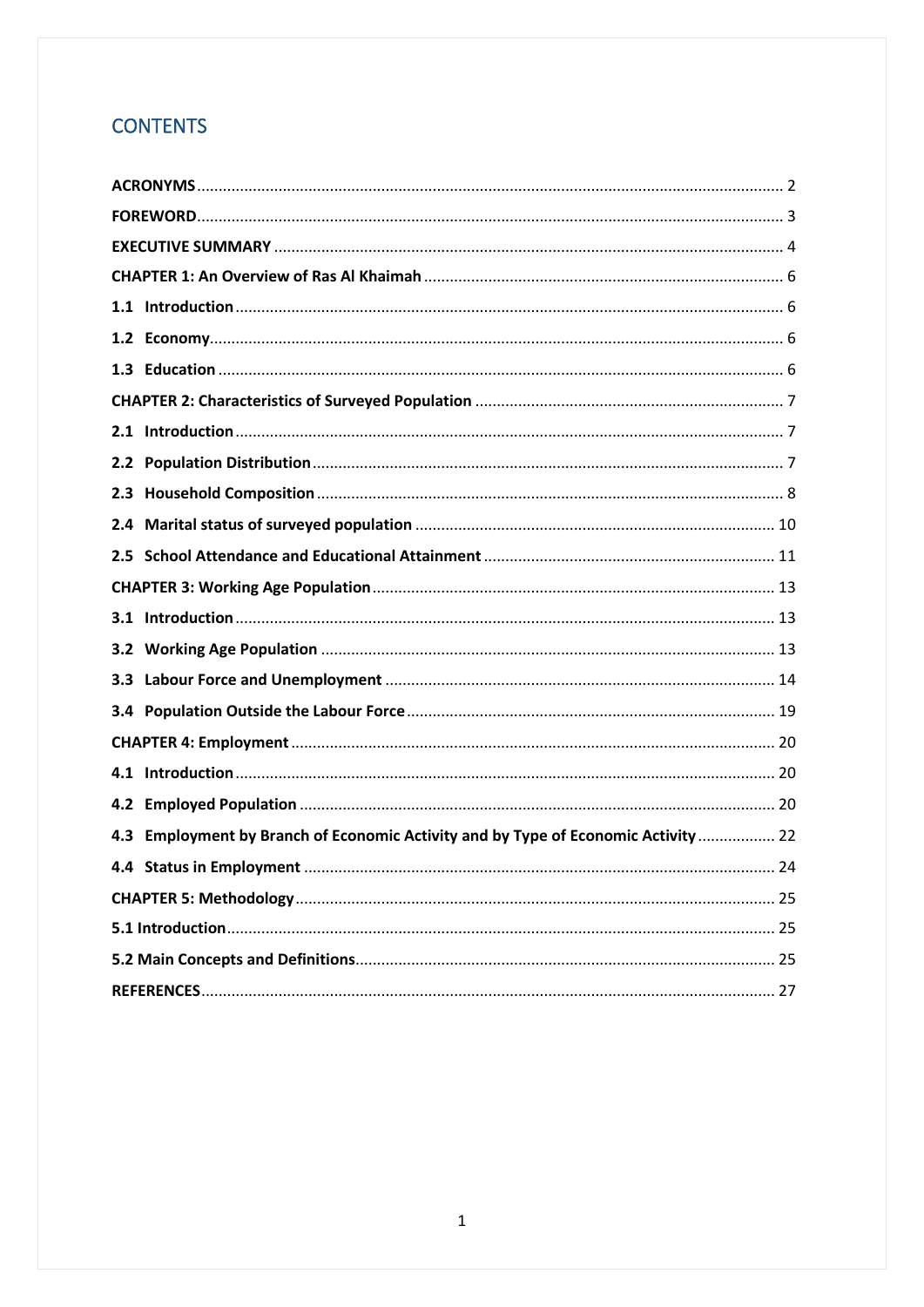### <span id="page-3-0"></span>ACRONYMS

| <b>AED</b>                  | Arab Emirati Dirham                                                                        |
|-----------------------------|--------------------------------------------------------------------------------------------|
| Emirati                     | A citizen of the UAE regardless of where they reside                                       |
| Non-Emirati<br>(Expatriate) | A person who is living and working in a country other than their country of<br>citizenship |
| <b>ILO</b>                  | International Labour Organization                                                          |
| <b>ILOSTAT</b>              | International Labour Organization Statistical Database                                     |
| <b>ICLS</b>                 | International Conference of Labour Statisticians                                           |
| <b>ISIC</b>                 | International Standard Industrial Classification of All Economic Activities                |
| <b>ISCO</b>                 | <b>International Standard Classification of Occupations</b>                                |
| <b>ISCED</b>                | International Standard Classification of Education                                         |
| <b>LFS</b>                  | Labour Force Survey                                                                        |
| <b>RAK</b>                  | Ras Al Khaimah                                                                             |
| <b>SDGs</b>                 | Sustainable Development Goals                                                              |
| <b>UAE</b>                  | <b>United Arab Emirates</b>                                                                |
| <b>UAE Resident</b>         | Any UAE citizen or any citizen of another country who holds a UAE<br>residency visa        |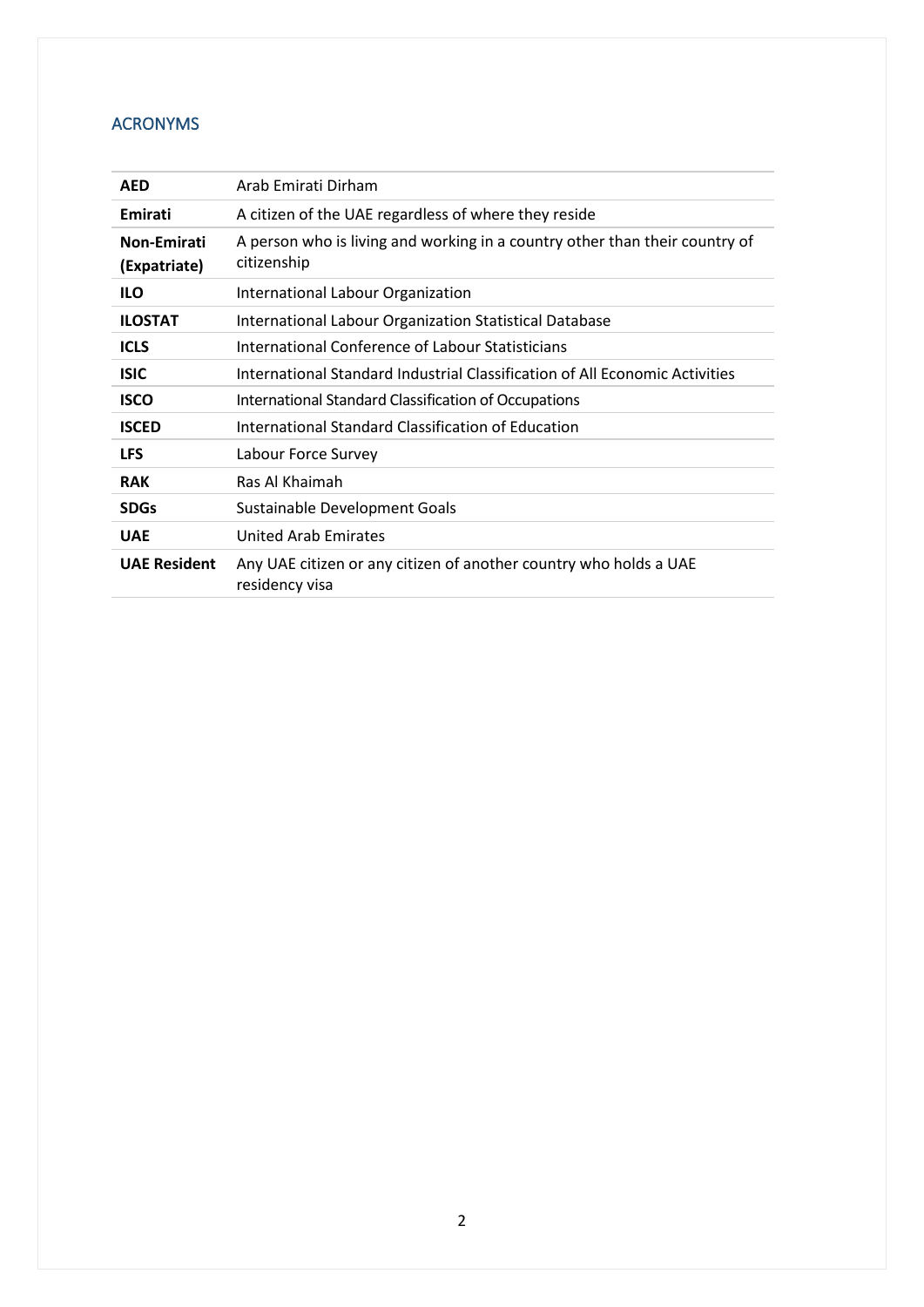#### <span id="page-4-0"></span>FOREWORD

This report presents an overview of the main indicators from Ras Al Khaimah Labour Force Survey for 2020. The Labour Force Survey (LFS) is the largest annual household survey conducted by RAK Center for Statistics and Studies (RAK CSS) since 2017, providing a rich source of information on the labour force in compliance with internationally agreed concepts and definitions. This survey is part of a national survey implemented in all UAE and coordinated by the Federal Competitiveness and Statistics Centre.

The results of the 2020 LFS convey the official estimates of employed and unemployed, as well as of other key information on labour market trends that are disaggregated for Emirati nationals and non-Emirati nationals at a first instance and with additional breakdown by the main socio-demographic characteristics.

Efforts have been made by RAK CSS to make this report a comprehensive and informative document for policymakers to design labour market policies and to evaluate their effectiveness, as well as to meet user's needs for updated information on the labour market dynamicsin Ras Al Khaimah Emirate.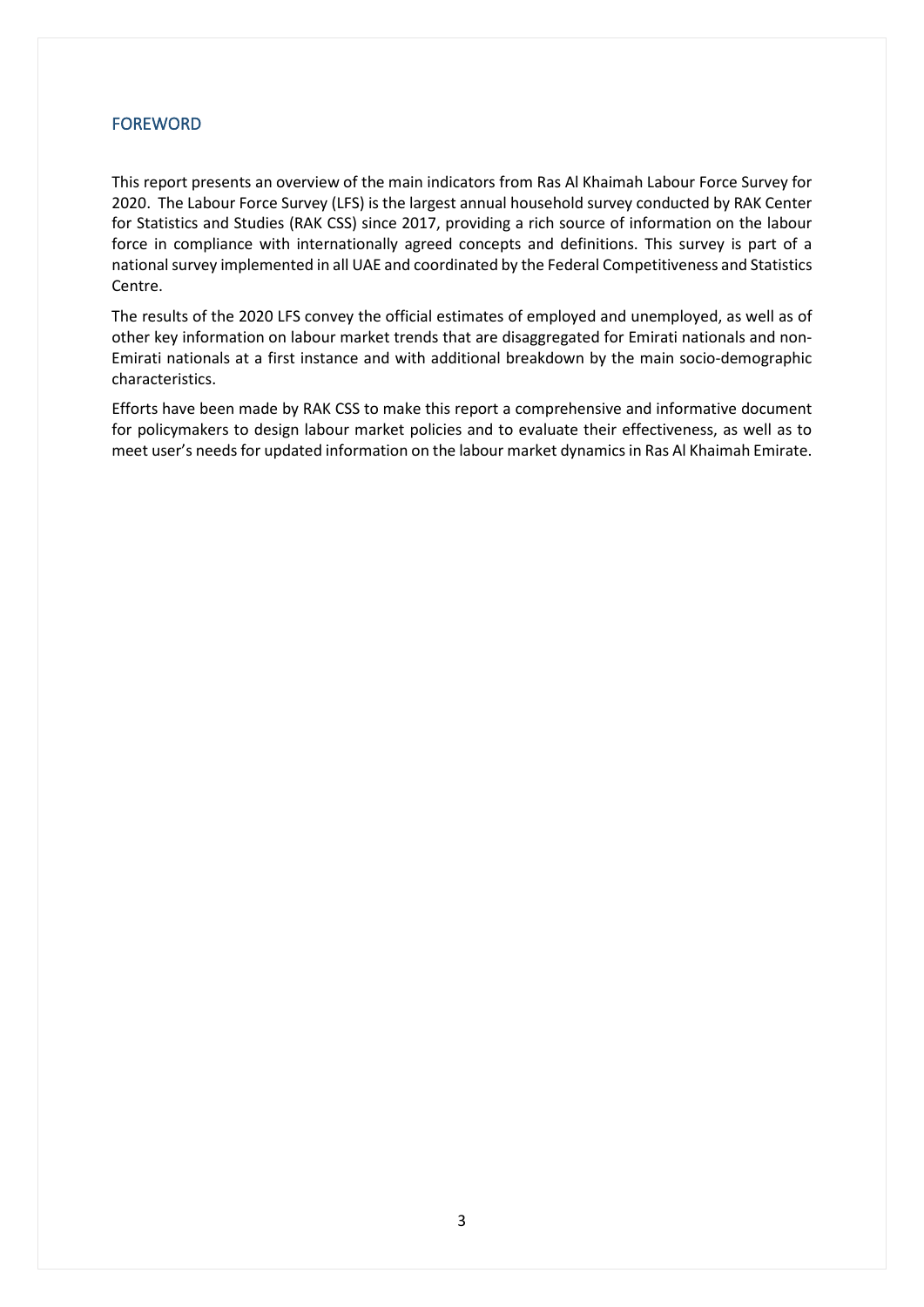#### <span id="page-5-0"></span>EXECUTIVE SUMMARY

This report presents the annual labour statistics, providing a snapshot of the labour market situation in Ras Al Khaimah Emirate (RAK) for year 2020. It is worth highlighting that due to COVID-19 emergency, a number of changes were introduced in this round of the LFS, which concerned the technique of data collection and the questionnaire content. The information was collected in December 2020 from four different types of households: private households headed by Emirati national, private households headed by non-Emirati national, collective households– that are mainly non-Emirati workers sharing a dwelling, and from labour camps that are shared place to live for Non-Emirati workers<sup>[1](#page-5-1)</sup>.

For many of the indicators described below, the basic underlying concepts were established by the resolution concerning statistics of work and employment adopted by the 19th International Conference of Labour Statisticians (ICLS) in October [2](#page-5-2)013<sup>2</sup>.

The LFS 2020 survey results showed that the age and gender structure of the population reflects the demographic particularities of a country who preserve the practice of hosting temporary labour migrants (the expatriate), which determines, to a significant extent the labour market dynamics in RAK.

With its very low demographic dependency ratio of 25 percent, that results from a large potentially economically productive population (aged 15 to 64 years), relative to a small number of less productive young and old people (persons aged 0 to 14 years and those aged 65 years and over), RAK remains located in an ideal window of economic opportunity. The high ratio among Emirati (61.7 per cent) is balanced by the very low ratio among Non-Emirati population (12.8 percent).

The overall number of men and women living in RAK in 2020, was not close, as the female population of RAK accounted for 34.3 per cent compared to the male population at 65.7 per cent. While the gender distribution of Emirati citizens showed that women accounted for 51 per cent of this population group, the expatriate citizen's profile was instead highly gendered, with women accounting only for 26.3 percent.

The youth population aged 15-24 years, constituted 17.3 per cent of the total population, with a share of Emirati youth higher than that Non-Emirati youth: 28.3 per cent and 13.5 per cent respectively.

Among those aged 3–24, there were some differences in education status based on nationality. Emirati citizens had high participation rates in schooling and higher education attainment compared to the Non-Emirati.

The survey data indicated for a composition of the labour force where Emirati citizens made up about 16.1 per cent of the total labour force and the remaining 83.9 percent were Non-Emirati. Furthermore, expatriate work force was dominated by men that are often married but come alone to work and leave wife and family in their home country.

Some key findings from the analysis of labour market data from LFS 2020 are outlined as follows:

**The Participation Rate:** Almost three fourth of working age population 15 years old and over (77.9 per cent) living in RAK were participating in the labour force as of 2020. The difference between the rates for Emirati and Non-Emirati resident population was large, at 47.9 per cent and 88.2 per cent

<span id="page-5-1"></span> $1$  The number of usual residents in workers camps constitute a considerable share of non-Emirati population. Units are supervised and managed as accommodations for workers, which are provided by employers to non-Emirati workers. <sup>2</sup> The resolution concerning statistics of work, employment and labour underutilization adopted by the 19th International Conference of Labour Statisticians, 2–11 October 2013, is available at:

<span id="page-5-2"></span>https://www.ilo.org/global/statistics-and-databases/standards-and-guidelines/resolutions-adopted-by-internationalconferences-of-labour-statisticians/WCMS\_230304/lang--en/index.htm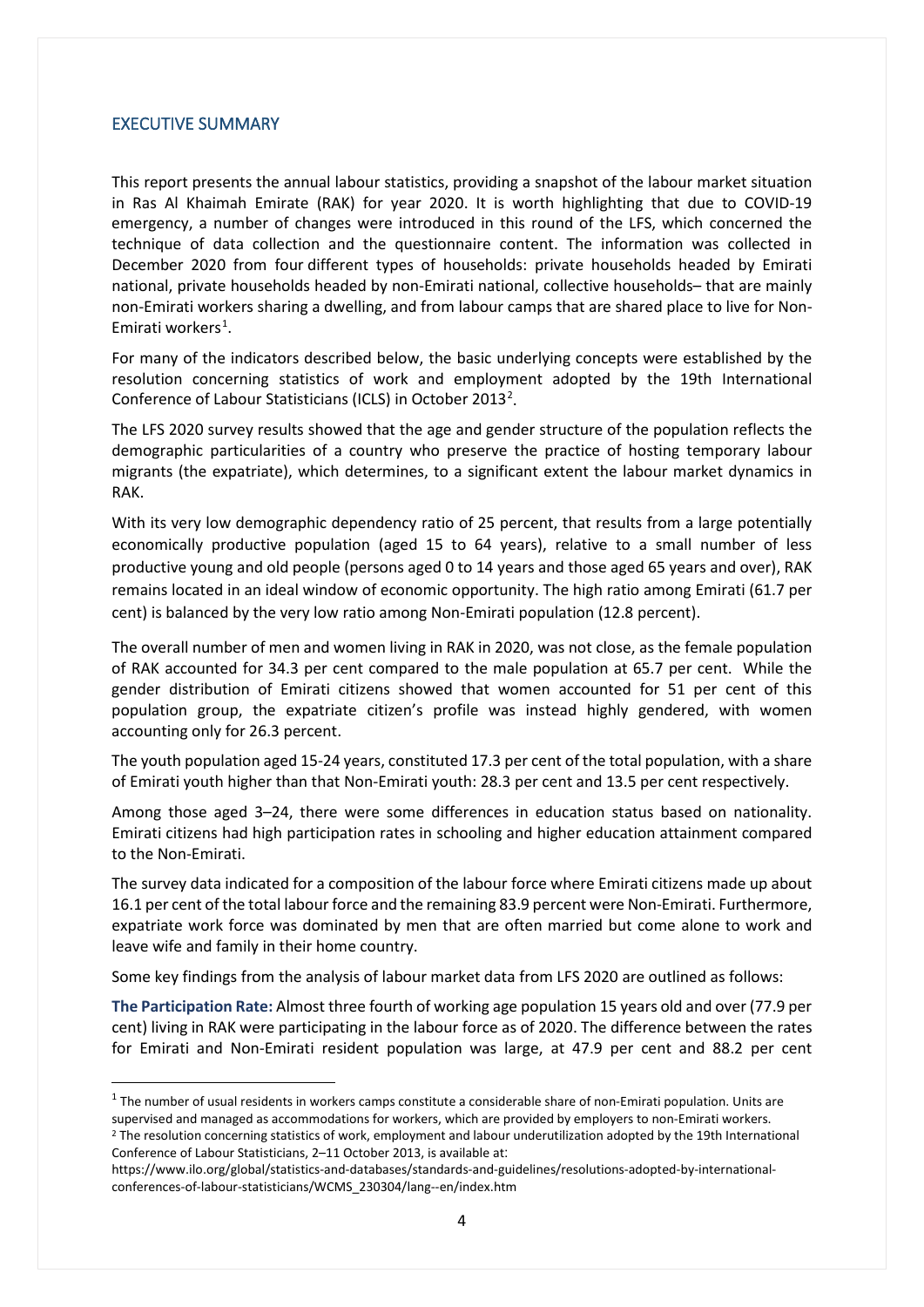respectively. Furthermore, the gender gap in labour force participation was remarkable – with women's labour force rate at 43 percentage points lower than the men's rate.

**The employment to population ratio:** was 73.3 per cent. The Emirati and Non-Emirati employment to population ratio was 40 per cent and 85.1 per cent, respectively. Among employed Emirati the share of those employed with a university degree or higher stood at 36 per cent of total employment, while for employed Non-Emirati it stood at just 12.5 per cent.

**Employment by major branch of economic activities:** services was by far the most important sector of economic activity in RAK in terms of employment (66.7 per cent), followed by industry (25.3 percent) and agriculture (7.5 percent).

**Employment Status**: Almost all employed in RAK (96.9 per cent) were employees or employers, thus more likely to have a decent work status. So, 98.3 percent of employed Emirati and 96.7 percent of employed Non-Emirati were likely to have more job security due to their employment status.

**Activity Status**: With Emirati nationals mainly employed in the public sector at 86 per cent, the expatriate workers constitute the bulk of private sector employment, at 71.5 per cent.

**Unemployment:** Unemployment rate was low - estimated at 5.6 per cent, suggesting that a limited number of persons could not find a job in 2020.

**Persons outside the labour force:** In 2020, slightly less than one-fourth of the working-age individuals (22.3 per cent) were not part of the labour supply to the RAK economy. The nationality status yield interesting differences between Emirati and the Non-Emirati (52.1 per cent and 11.8 per cent respectively). Strong gender differences were observed as concerns the reasons for being inactive: for women domestic responsibilities were the main motive (47.3 percent) while for men many other reasons (50.4 percent) are mentioned, including retirement, those aged 65 + and not working, independent income; unwillingness to work; didn't find suitable work; etc...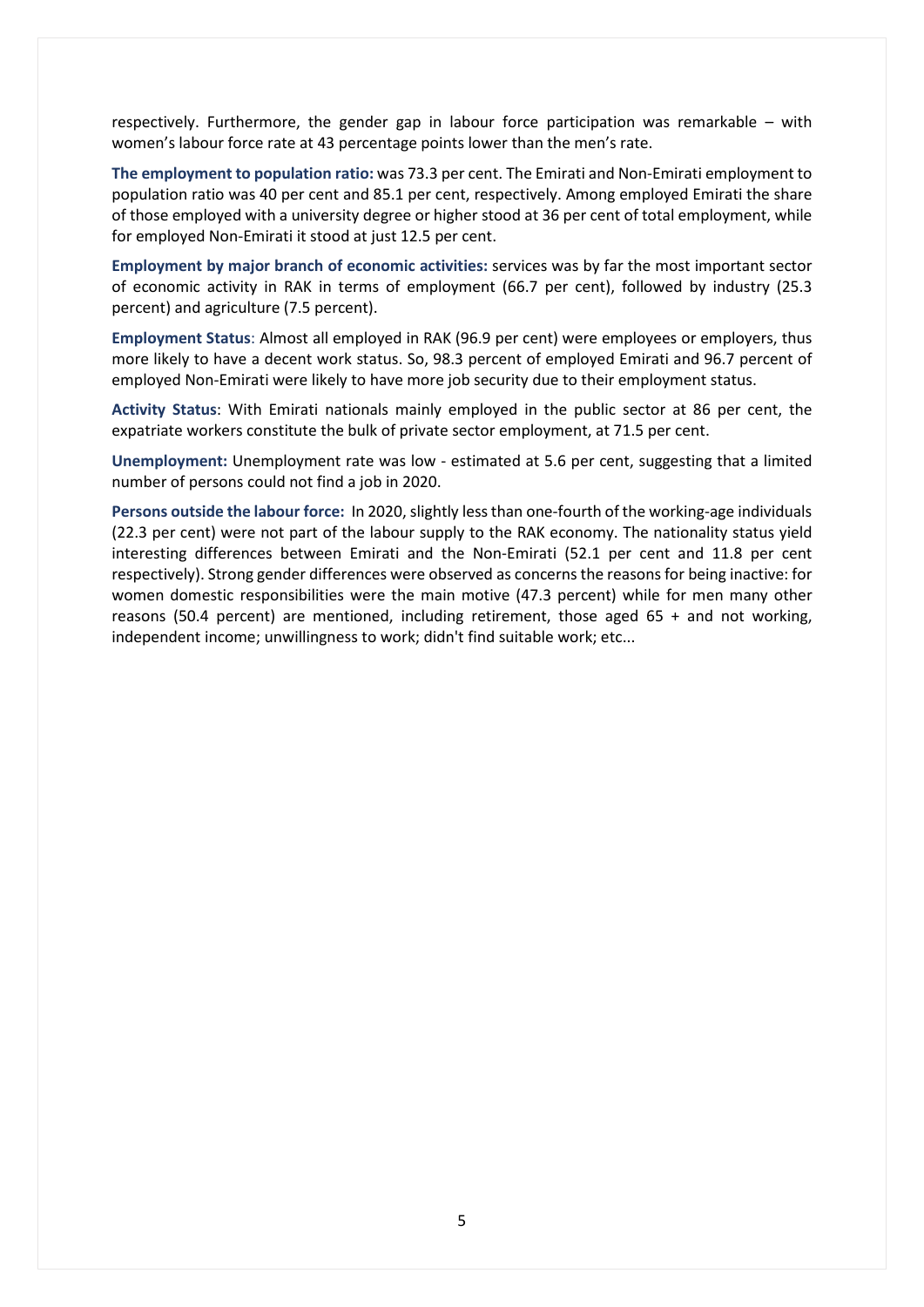## <span id="page-7-0"></span>CHAPTER 1: An Overview of Ras Al Khaimah

#### <span id="page-7-1"></span>**1.1 Introduction**

Ras Al Khaimah is the fourth largest emirate of the United Arab Emirates (UAE). It was renowned for its prosperous port and exquisite pearls. It covers an area of 2 ٫447.1sq. km approximately which is equal to 3.4 per cent of the total area of the UAE. The emirate is located near the northernmost point of the UAE and shares its boundaries with the emirates of Umm Al Quwain, Fujairah and Sharjah. It shares its international border with the Sultanate of Oman. The city of Ras Al Khaimah is the capital of the Emirate.

#### <span id="page-7-2"></span>**1.2 Economy**

RAK has been witnessing an increased involvement of all sectors of economy, including agriculture. The recent establishment of free zones and industrial areas has influenced its economy positively[. The](https://rakez.com/)  [Economic Zone](https://rakez.com/) - RAKEZ offers customisable solutions to free zone and non-free zone businesses in over 50 industries. It is currently the largest cement producer in the UAE and home to the largest pharmaceutical manufacturer. RAK is connected to the other emirates by an advanced road network, which enhances the trade traffic and domestic tourism, and facilitates the transportation of individuals.

RAK also has been working on attracting tourists taking advantage of its natural elements: sea, desert and mountains. Ras Al Khaimah was voted as the Gulf Tourism Capital for two consecutive years. Many new resorts have been built especially in Marjan island with international brands and more are yet to come. Ras Al Khaimah aims to attract 2.9 million visitors per year by 2025 and tourism is central to its economic diversification strategy.

#### <span id="page-7-3"></span>**1.3 Education**

Education is among top priorities of the Emirate and in its efforts to build a promising future and achieve comprehensive, sustainable growth, RAK provides an outstanding educational environment that takes education to a world-class level. Today, a roster of educational institutions is equipped with the best educational facilities according to the highest international standards, from kindergarten to primary and secondary schools as well as many universities that offer degrees in modern subjects. Education is free for national citizens in public schools.

#### **1.4 Labour market**

The labour market dynamics in RAK, as in the whole UAE, are complex as they very much rely on the international labour mobility flows. At present, expatriates are outnumbering the Emiratis work force. With Emirati national typically employed in the public sector in stable and relatively well-paying jobs, foreign workers constitute the bulk of private sector employment.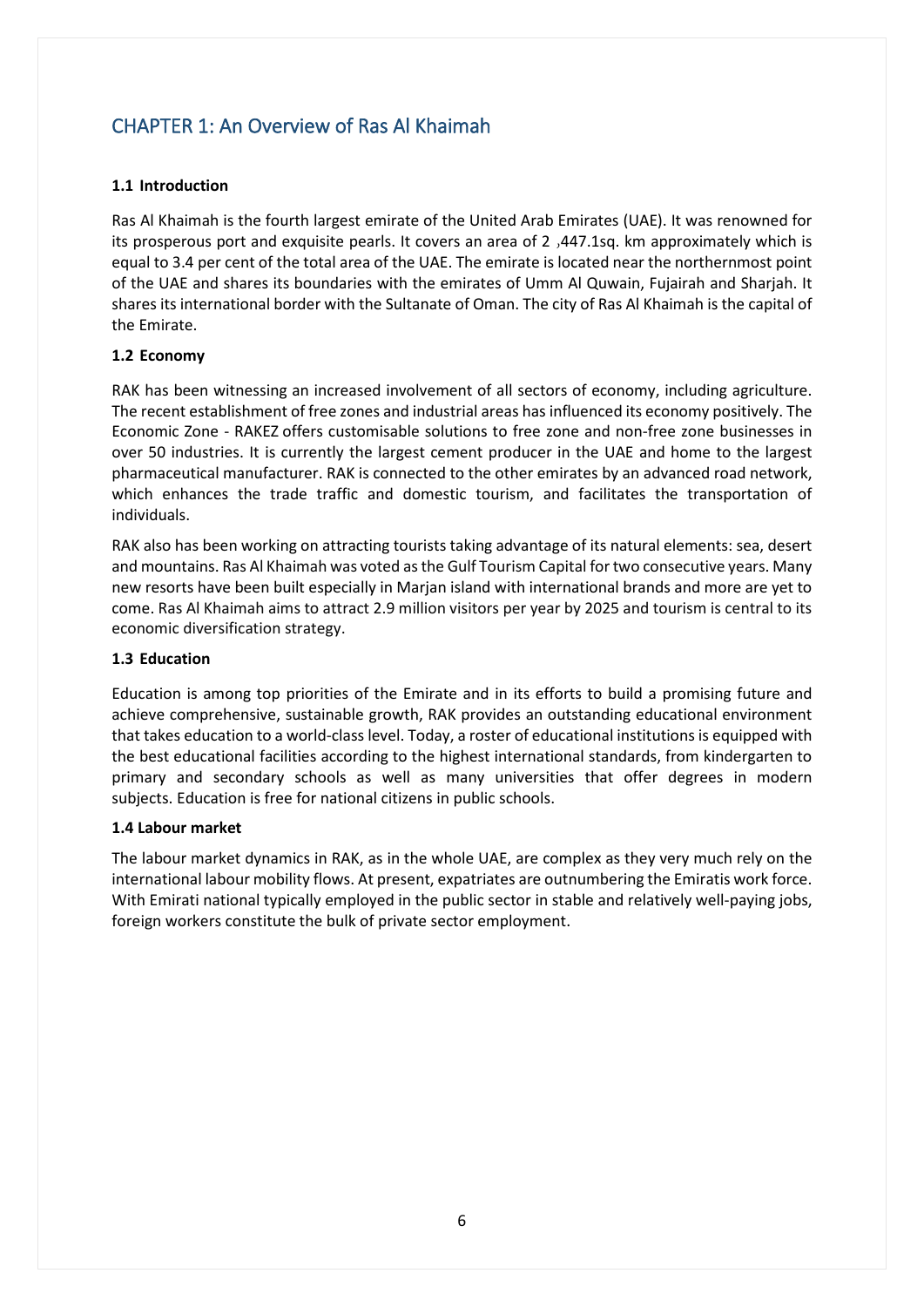## <span id="page-8-0"></span>CHAPTER 2: Characteristics of Surveyed Population

#### <span id="page-8-1"></span>**2.1 Introduction**

Information on the demographic characteristics of the household population from LFS 2020, provides a context to interpret labour market indicators. In addition, this information sheds light on the demographic profile of resident population at the time of the survey. This chapter provides a general overview of main socio-demographic features, including the population distribution (section 2.2), household composition and marital status (section 2.3 and 2.4), and school attendance and educational attainment (section 2.5).

#### <span id="page-8-2"></span>**2.2 Population Distribution**

**Resident population:** *comprises persons of all ages who were living in RAK during the reference period, regardless of [citizenship.](https://ilostat.ilo.org/glossary/citizenship/)*

**Household:** *A person or group of related or unrelated persons who live together in the same dwelling unit(s), who acknowledge one adult male or female as the head of the household, who share the same housekeeping arrangements, and who are considered a single unit.*

The survey estimates indicate that in 2020, the overall number of men and women was very distant. For the emirate as a whole, the sex ratio of 191.5, confirms an imbalance of males and females to the disadvantage of women.

**Figure 2.1** and **Figure 2.2** show the structure of the surveyed population by sex and age class, and by nationality. As an overall observation, the gender and age composition of Emirati nationals was as expected, reflecting both demographic and socioeconomic history of this population. There was a slight gender imbalance: 96 men for 100 women. The age profile is greatly skewed toward youth, with nearly half of population (52.5 per cent) under the age of 25. The share of the elderly  $-$  defined here as those aged 65 years and over  $-$  in the total population of Emirati was 4 per cent (**Figure 2.2**).

The profile of the expatriate was instead highly gendered, and men dominated, that is leading to a high sex ratio - 281 men for 100 women. The age distribution of Non-Emirati population was



Figure 2.1 Household population, 2020 *Percent distribution of household population by nationality and sex*

*females in the population*.

greatly skewed toward adult working age population structures of 25-64 years (76.6 per cent). While, 22 per cent of Non-Emirati were under 25 years, at the other end of the age spectrum, the elderly accounted only for 1 per cent. The data therefore show that men continue to migrate alone for work in RAK and leave wife and family in their home country, as also confirmed by the low share of children 0-14 years (10.3 per cent) among this population.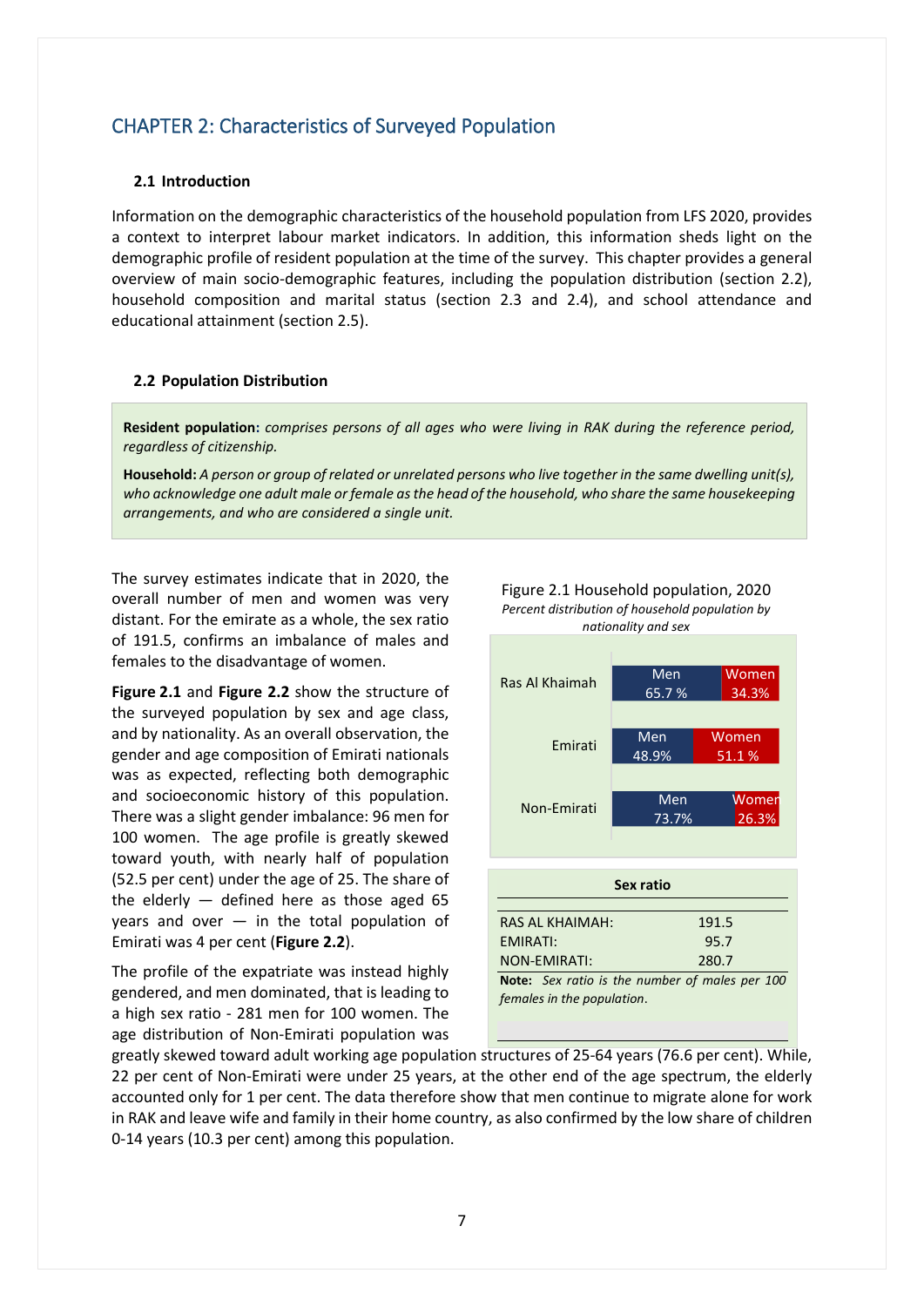

Figure 2.2 Age class structure, 2020 *Distribution of age class structure* of the household population, *by nationality (%)*

#### <span id="page-9-0"></span>**2.3 Household Composition**

**Head of household** *is a usual member of the household that all members consider as head and makes most of the day-to-day decisions regarding the running of the household.*

**Marital status** *refers to the categorization of the population in relation to whether an individual is married, never married, separated, divorced, widowed.*

The demographic characteristics of the household are important variables for assessing the participation in labour force patterns. The LFS 2020 collected information from four different types of housing arrangements: private households headed by Emirati national, private households headed by non-Emirati national, collective households (mainly non-Emirati workers sharing a dwelling) and from labour camps (shared place to live for Non-Emirati workers)<sup>[3](#page-9-1)</sup>.

**Table 2.1** combine information for private households headed by Emirati national and households headed by Non-Emirati national. The relationship with head of households is necessary to distinguish the household members in relation to the head or other reference member of the household. The results indeed indicate for a soundly different composition for Emirati and Non-Emirati households.

<span id="page-9-1"></span><sup>&</sup>lt;sup>3</sup> The number of usual residents in workers camps constitute a considerable share of non-Emirati population. Units are supervised and managed accommodations of workers, which are provided by employers to non-Emirati workers.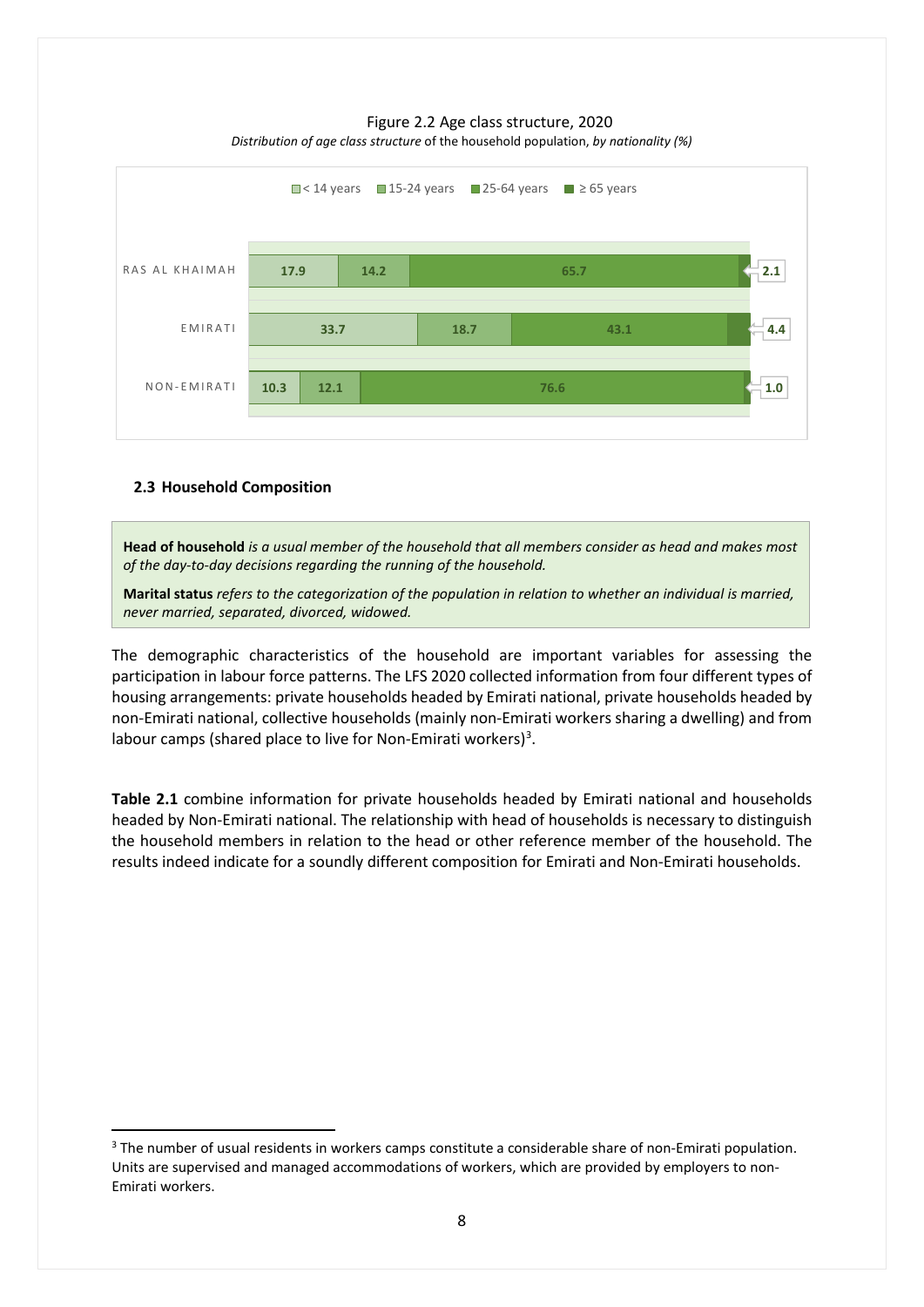| <b>Relationship to Household Head</b> | Emirati private<br>Household | Non-Emirati private<br>Household |
|---------------------------------------|------------------------------|----------------------------------|
| Head of Household                     | 14.6                         | 27.1                             |
| Husband / Wife                        | 12.1                         | 19.2                             |
| Son / Daughter                        | 49.7                         | 45.9                             |
| Father / Mother                       | 1.1                          | 1.4                              |
| Son-in-law/ daughter-in-law           | 1.2                          | 0.7                              |
| Grandson / Granddaughter              | 3.3                          | 1.2                              |
| Brother/Sister                        | 1.4                          | 1.3                              |
| Grandfather / Grandmother             | 0.0                          | 0.0                              |
| Father-in-law/ mother-in-law          | 0.4                          | 0.4                              |
| Step-son/step-daughter                | 0.0                          | 0.0                              |
| Other Kinship                         | 0.8                          | 0.2                              |
| <b>Domestic Workers</b>               | 15.1                         | 1.9                              |
| Other                                 | 0.1                          | 0.7                              |
| Total                                 | 100.0                        | 100.0                            |

Table 2.1 Relationship with head of household, 2020 *Distribution of private household population in relationship with the head of household, by nationality (%)*

 *Note*: Table is based on de facto household members that is the persons who usually live in the household (usual residents) and guests of the household (usual residents of RAK).

The percentages by relationship with head of household do not quite equal 100, they are based on rounded figures.

It was estimated that, the vast majority of private households in RAK (89.7 per cent) were headed by a man while only 10.3 per cent were headed by a woman (Figure 2.3). The results for Non-Emirati also suggest a limited presence of adult women who came alone to RAK to work.



Figure 2.3 Head of household sex, 2020 *Distribution of head of private household, by sex and by nationality (%)*

With regard to single adult households, 92.2per cent of them were composed of individuals (either male or female) in the age sequence 25-64 years (**Figure 2.4**). Furthermore, men recorded a largely higher number (92.6 per cent) of people living alone for all age groups compared to women (calculated as a proportion of male households or female households over the total cases of single adult households).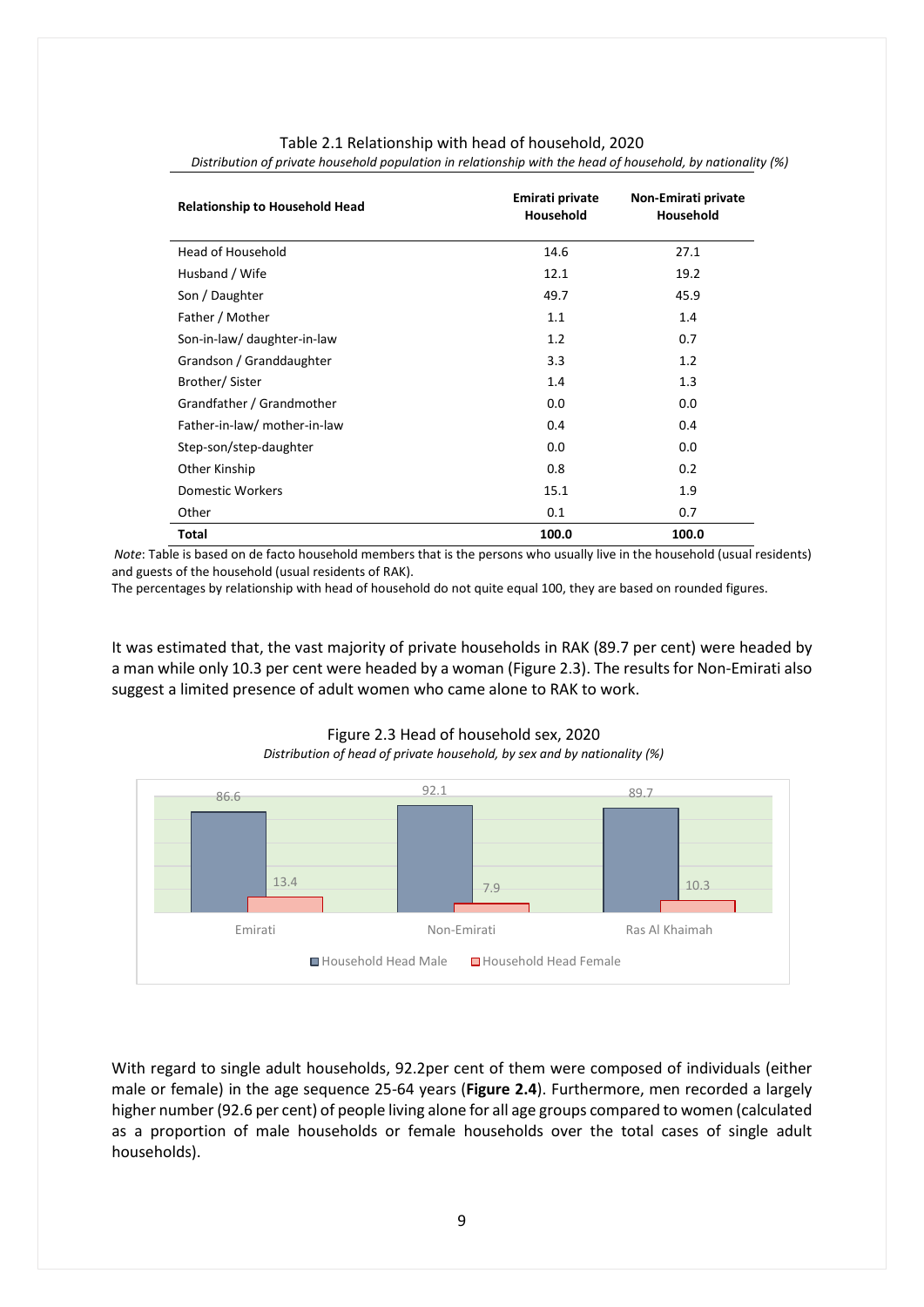

#### Figure 2.4 Single-adult households, Ras Al Khaimah, 2020 *Distribution of single person households by sex and age (%)*

#### <span id="page-11-0"></span>**2.4 Marital status of surveyed population**

Marriage patterns of the surveyed population are also of interest because marital status and participation in labour force are often interrelated. Of the total population aged 15 years or older living in RAK, the married accounted for 66.3 per cent and the never married for 31.8 per cent (**Table 2.2**).

Nearly above half of the Emirati nationals (52.9 per cent) reported to be married, while nearly 4 in ten persons (42.5 per cent) were never married, followed by those that were divorced or widowed at 4.6 per cent. There are some gender differences observed: the proportion of single men was slightly higher than for single women (44.7 vs.40.4 per cent), instead the share of divorced and widowed women is higher compared to men (8.3 vs. 0.9 per cent respectively).

Among the Non-Emirati aged 15 years or older, around 7 out ten people reported to be married (71.1 per cent), 28 per cent were never married and only less than 1 per cent were divorced or widowed. Gender differences were also observed. The higher share of single women that were never married, compared to men (of 5 percentage point difference) and the lower share of married women compared to men (of 7.5 percentage point difference) might be because women come in RAK if they are single but men come alone to work in RAK and leave family that resides in their home country.

|                       |       | Ras Al Khaimah |             |       | Emirati |             | Non-Emirati |        |             |
|-----------------------|-------|----------------|-------------|-------|---------|-------------|-------------|--------|-------------|
| <b>Marital Status</b> | Male  | Female         | <b>Both</b> | Male  | Female  | <b>Both</b> | Male        | Female | <b>Both</b> |
|                       |       |                | sexes       |       |         | sexes       |             |        | sexes       |
| Single                | 30.1  | 35.6           | 31.8        | 44.7  | 40.4    | 42.5        | 26.8        | 31.9   | 28.0        |
| <b>Married</b>        | 69.5  | 59.4           | 66.3        | 54.2  | 51.4    | 52.9        | 72.9        | 65.4   | 71.1        |
| Divorced/separated    | 0.2   | 4.6            | 1.6         | 0.6   | 7.4     | 4.0         | 0.1         | 2.6    | 0.7         |
| Widowed               | 0.3   | 0.4            | 0.3         | 0.3   | 0.9     | 0.6         | 0.2         | 0.1    | 0.2         |
| <b>Total</b>          | 100.0 | 100.0          | 100.0       | 100.0 | 100.0   | 100.0       | 100.0       | 100.0  | 100.0       |

Table 2.2 Marital status, 2020 *Percent distribution of household population aged 15 +, by marital status, nationality and sex*

**Note:** Marital status refers to the categorization of the population in relation to whether an individual is married, never married (single), divorced or separated (detached), widowed.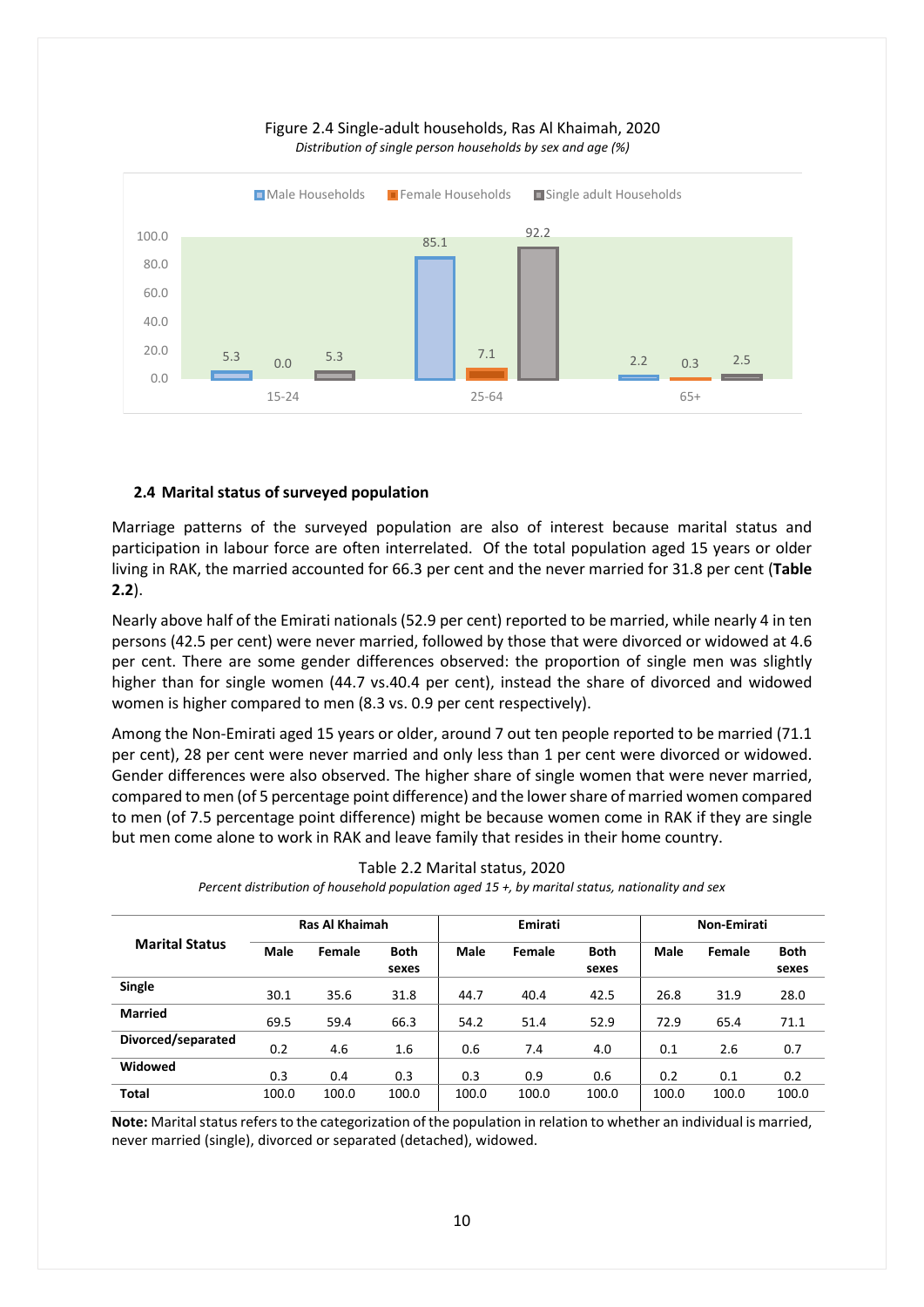#### <span id="page-12-0"></span>**2.5 School Attendance and Educational Attainment**

Access to quality education is fundamental for the economic development of RAK. School enrolment and educational attainment (highest level of schooling) are measures of knowledge and skills, or human capital accumulation in relation to labour market performance. The LFS 2020 data showed that at Emirate level, 64.8 per cent of population aged between 3 and 24 years were enrolled in an educational institution. School enrolment by school age children age 6 to 9 and that of children 10 to 13 is almost universal (99.0 and 96.5 per cent, respectively). Whereas only 23.5 per cent of young people 18-24 years were enrolled in any regular, accredited programme of organized learning, either public or private (**Table 2.3**).

The gender parity index (GPI) is calculated to reflect the magnitude of the gender gap. As per definition, GPI of 1 indicates parity or equality between school participation ratios of girls and boys up to from 3 to 17 years old (Table 2.3). However, the overall GPI for 2020 resulted 1.3 (thus higher than 1), which indicated for a favoured position of females in education, that was due to the difference observed among those aged 18-24 years that join an advanced educational institution (37.3 percent for young women and 15.5 for young men).

| Age-group      | <b>Both sexes</b> | <b>Male</b> | Female | <b>GPI</b> |
|----------------|-------------------|-------------|--------|------------|
|                |                   |             |        |            |
| $3 - 5$        | 60.9              | 61.6        | 60.3   | 1.0        |
| $6-9$          | 99.0              | 99.4        | 98.7   | 1.0        |
| $10 - 13$      | 96.5              | 98.7        | 94.2   | 1.0        |
|                |                   |             |        |            |
| 14-17          | 96.3              | 95.9        | 96.7   | 1.0        |
| 18-24          | 23.5              | 15.5        | 37.3   | 2.4        |
| Ras Al Khaimah | 64.8              | 58.2        | 73.0   | 1.3        |
|                |                   |             |        |            |

Table 2.3 School enrolment, Ras Al Khaimah, 2020 *Net school enrolment rate for resident population aged 3-24 years, by sex and age-sequence*

*Note*: Net enrolment rate is the number of boys and girls of the age of a particular level of education that are enrolled in that level of education, expressed as a percentage of the total population in that age group. Gender Parity Index (GPI) for primary school is the ratio of school enrolment for females to that for males.

Moreover, looking at the enrolment by nationality, we find that the Emirati population aged 3 to 24 years was more likely to enrol in an educational institution and have formal education than the Non-Emirati (78.7 per cent and 49.4 percent respectively) and this is especially true for the age-groups of young children aged 3 to 5 and those aged 18 to 24 (**Figure 2.5**).



Figure 2.5 School enrolment by nationality, 2020

*Net school enrolment rate for resident population aged 3-24 years, by nationality and age-sequence*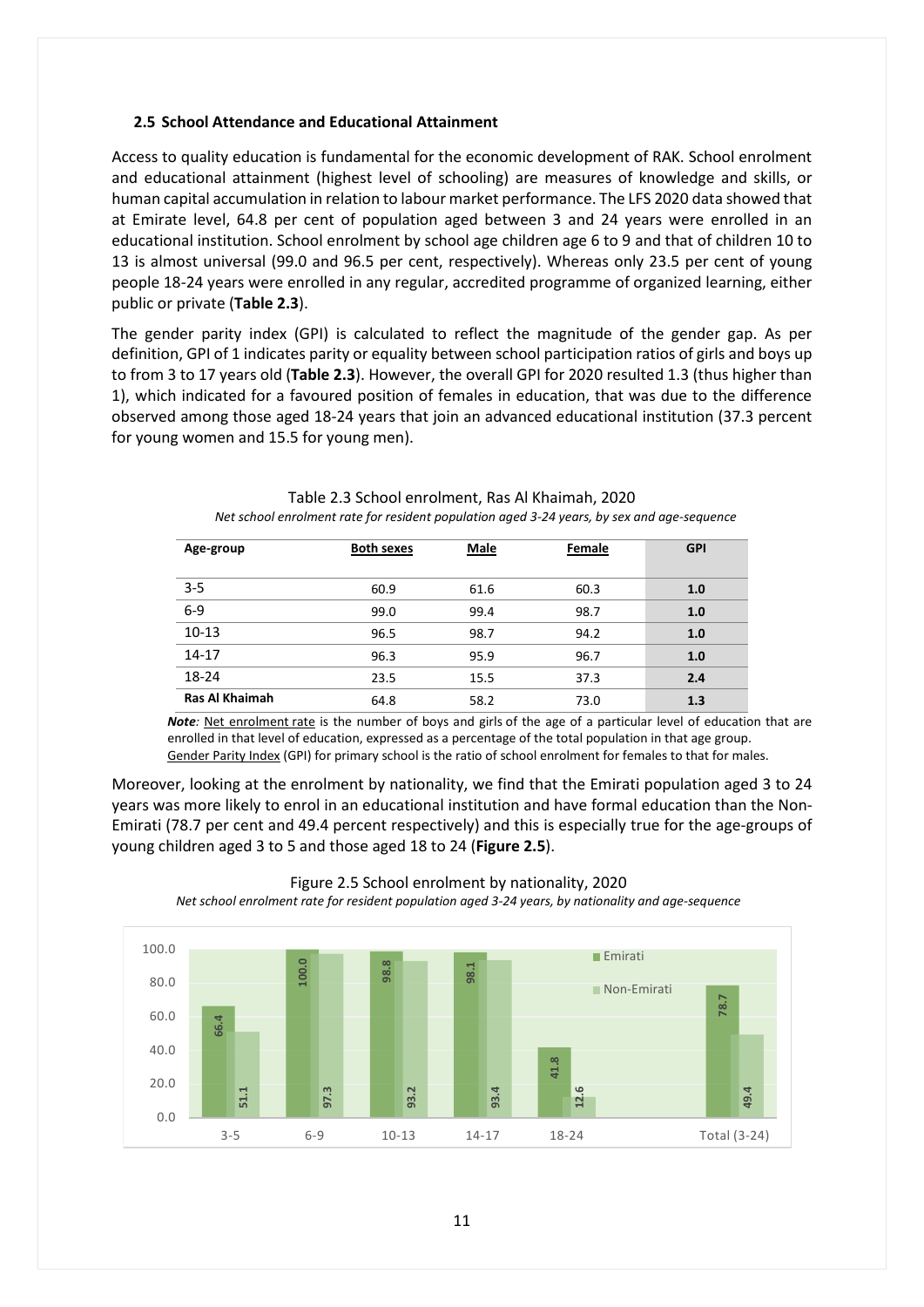Educational attainment as one of the factors determining the employability of workers, refers to the highest level of education attained or completed by a person 25 years and above. Education attainment is classified according to the International Standard Classification of Education (ISCED 2011).

**Table 2.4** presents the educational attainment of household population at the time of the survey. Overall, among those literate aged 25 years and above, only 8.6 percent had no formal education, while 6.9 percent were illiterate. Around 15 per cent of people resident in RAK, had completed a university-level education or higher. The proportion of women was higher than of men which is true for both nationalities. Some differences attributable to nationality were observed across all levels of education. It is interesting to note that the proportion of Emirati were more prone to complete an upper secondary or higher level of education compared to Non-Emirati. As regards to non-formal education instead, the Non-Emirati men (10.3 per cent) and women (10.8 per cent) were more likely to be in this group than the Emirati men (3.6 per cent) and women (4.5 per cent).

Illiteracy was slightly higher for Non-Emirati (7.7 per cent) than for Emirati (4.9 per cent), yet with some gender differences for Emirati.

| Level of education                 |             | Ras Al Khaimah |                      |             | Emirati |                      | Non-Emirati |        |                      |  |
|------------------------------------|-------------|----------------|----------------------|-------------|---------|----------------------|-------------|--------|----------------------|--|
|                                    | <b>Male</b> | Female         | <b>Both</b><br>sexes | <b>Male</b> | Female  | <b>Both</b><br>sexes | <b>Male</b> | Female | <b>Both</b><br>sexes |  |
| Literate<br>А.                     |             |                |                      |             |         |                      |             |        |                      |  |
| No formal education                | 8.9         | 8.0            | 8.6                  | 3.6         | 4.5     | 4.1                  | 10.3        | 10.8   | 10.4                 |  |
| Primary                            | 21.5        | 18.6           | 20.6                 | 15.0        | 14.6    | 14.8                 | 23.2        | 22.0   | 22.9                 |  |
| Lower secondary                    | 22.2        | 15.3           | 20.0                 | 18.6        | 13.8    | 16.1                 | 23.2        | 16.6   | 21.5                 |  |
| <b>Upper Secondary</b>             | 20.6        | 23.9           | 21.7                 | 40.2        | 32.2    | 36.1                 | 15.5        | 17.1   | 15.9                 |  |
| Post-secondary non-<br>tertiary    | 7.3         | 7.2            | 7.3                  | 3.5         | 6.9     | 5.3                  | 8.3         | 7.5    | 8.1                  |  |
| Bachelor or equivalent             | 10.9        | 16.8           | 12.8                 | 12.6        | 19.4    | 16.1                 | 10.4        | 14.7   | 11.5                 |  |
| Higher<br>diploma/Master/Doctorate | 1.9         | 2.8            | 2.2                  | 3.7         | 1.7     | 2.7                  | 1.4         | 3.6    | 2.0                  |  |
| <b>B.</b> Illiterate               | 6.7         | 7.3            | 6.9                  | 2.8         | 6.9     | 4.9                  | 7.7         | 7.7    | 7.7                  |  |
| Total (A+B)                        | 100.0       | 100.0          | 100.0                | 100.0       | 100.0   | 100.0                | 100.0       | 100.0  | 100.0                |  |

#### Table 2.4 Educational attainment, 2020

Distribution of highest level of schooling completed, of resident population aged 25 +, by nationality and sex (%)

#### **Box 1.**

#### **The use of information on educational attainment**

The impact of the level of educational attainment of the workforce in their labour market situation is analysed in the next chapters. Estimations are presented in line with the standards of ILOSTAT, by using the aggregate level of education attainment as follows: (i) **Less than basic** that comprises: No schooling and Early childhood education; (ii) **Basic** that comprises: Primary education and Lower secondary education; (iii) **Intermediate** that comprises: Upper secondary education and Post-secondary non-tertiary education; (iv) **Advanced** that comprises: University, Master or equivalent level and Doctoral or equivalent level.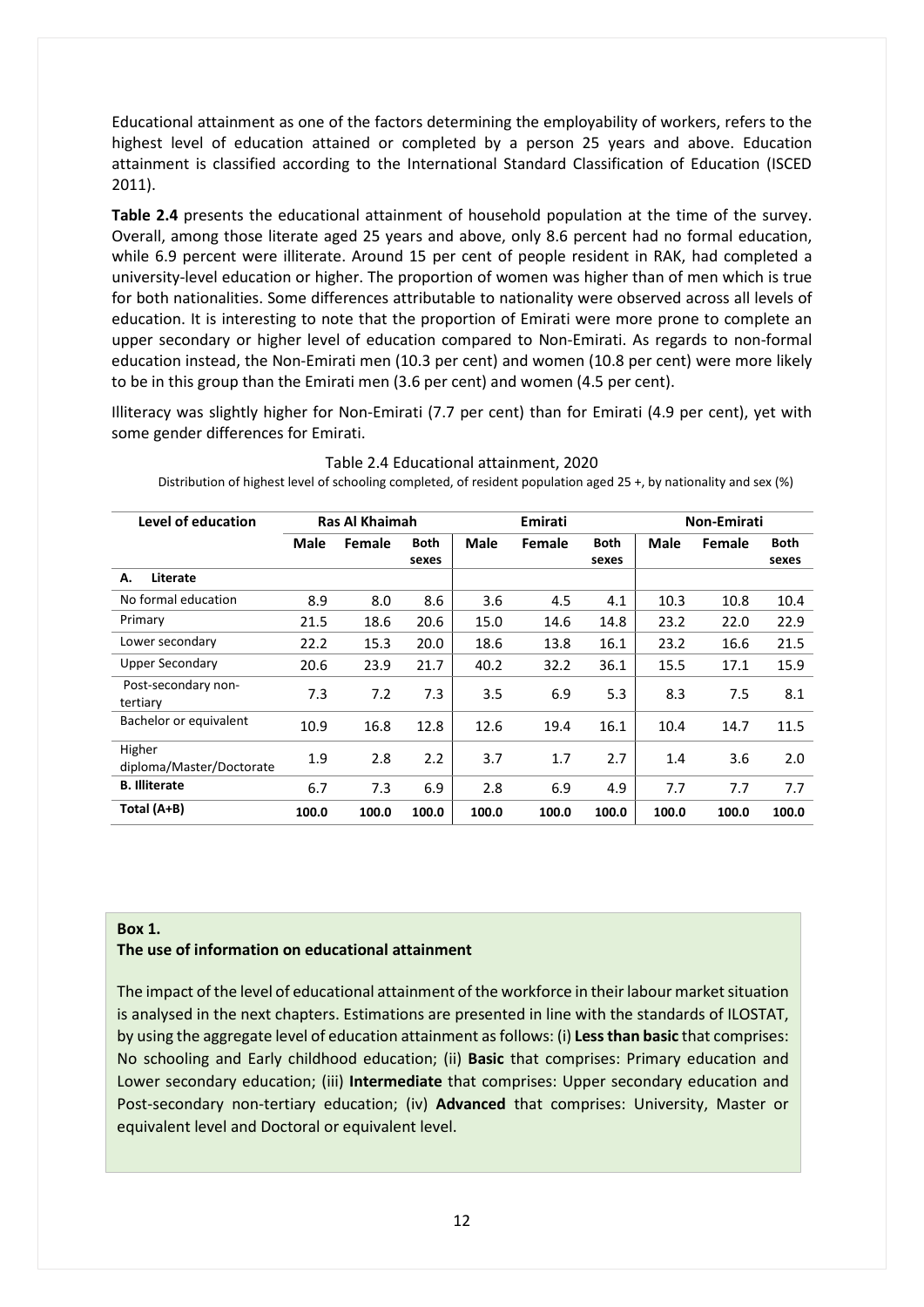## <span id="page-14-0"></span>CHAPTER 3: Working Age Population

#### <span id="page-14-1"></span>**3.1 Introduction**

The statistics presented in this chapter, are used to outline the composition and involvement of RAK UAE human capital in the labour market. Information on working age population and its primary status in economic activity, provides the basis for the analysis of labour market indicators. The working age population comprises mainly two main categories of the population: the labour force and the population which is outside the labour force.

The people's participation in the labour force, patterns and trends are observed through key indicators such as the labour force participation rate and the unemployment rate (section 3.3). The profile of people who are outside the labour force is observed through the economic inactivity rate and the reasons for being inactive (section 3.4).

#### <span id="page-14-2"></span>**3.2 Working Age Population**

From an economic point of view, the workingage population is a factor that has a large impact on the labour market and the national economy[4](#page-14-3) . In RAK UAE, the working-age population refers to all persons aged 15 and older.

The LFS 2020 estimated that the at Emirate level, 82.1 per cent people are likely ready and capable to work (**Table 3.1**), of which 26.1 per cent were Emirati and 73.9 per cent were Non-Emirati. Comparisons based on nationality, indicate that six out of ten Emirati (66.3 per cent) and nearly 9 out of ten Non-Emirati (89.7 per cent) were in working age. Men were dominating this population, which was attributable to the large presence of expatriate males.

The youth aged 15 to 24 years, make up 17.3 per cent of total working age population aged 15 and over resident in RAK, with a higher

| Table 3.1 Working age population, 2020                     |
|------------------------------------------------------------|
| Share of the working age population by nationality and sex |

*In percentage*

| <b>Working-Age</b> | Emirati      | Non -        | <b>Ras Al</b>  |  |  |
|--------------------|--------------|--------------|----------------|--|--|
| <b>Population</b>  |              | Emirati      | <b>Khaimah</b> |  |  |
| Aged $15 +$ *      | 66.3         | 89.7         | 82.1           |  |  |
| Male Aged 15 +     | 48.9         | 76.2         | 69.1           |  |  |
| Female Aged 15 +   | 51.1         | 23.8         | 30.9           |  |  |
|                    |              |              |                |  |  |
| Youth (15-24       |              |              |                |  |  |
| years)**           |              |              |                |  |  |
|                    |              |              |                |  |  |
| Age Dependency     |              |              |                |  |  |
| ratio***           |              |              |                |  |  |
|                    | 28.3<br>61.7 | 13.5<br>12.8 | 17.3<br>25.1   |  |  |

\**Percentage of persons aged 15+ out of total population* /Emirati/Non-Emirati.

\*\* *Percentage of young people 15-24 out of total working age population 15+,* /Emirati/Non-Emirati.

*\*\*\* The dependency ratio is an age-population ratio of those typically not in the labour force (the dependent part ages 0 to 14 and 65+) and those typically in the labour force (the productive part ages 15 to 64).*

share of young Emirati compared to the Non-Emirati: 28.3 per cent and 13.5 per cent respectively.

The overall age dependency ratio<sup>[5](#page-14-4)</sup> of 25.1 per cent, indicates that in economic terms, the burden caused by non-working people on the working-age population, is alleviated by the large presence of Non-Emirati that are in the working age. In point of fact, the age structure of Emirati nationals, which leads to a high dependency ratio– nearly 62 persons in the less-productive (young and old) ages per 100 persons in the more productive ages - is counterbalanced by the low age dependency ratio for Non-Emirati nationals, which is of 12.8 per cent.

<span id="page-14-3"></span><sup>&</sup>lt;sup>4</sup> The working-age population to promote international comparability for statistical purposes, comprises all persons aged 15 and older for which an inquiry on economic activity is made (ilostat.ilo.org).

<span id="page-14-4"></span><sup>5</sup> Age dependency ratio as a demographic measure provide information on how the demographic structure of a country impacts the proportion of non-working and working persons by assuming fixed age limits in the labour market e.g persons aged between 15 and 64 years (Harasty, C., & Ostermeier, M. 2020)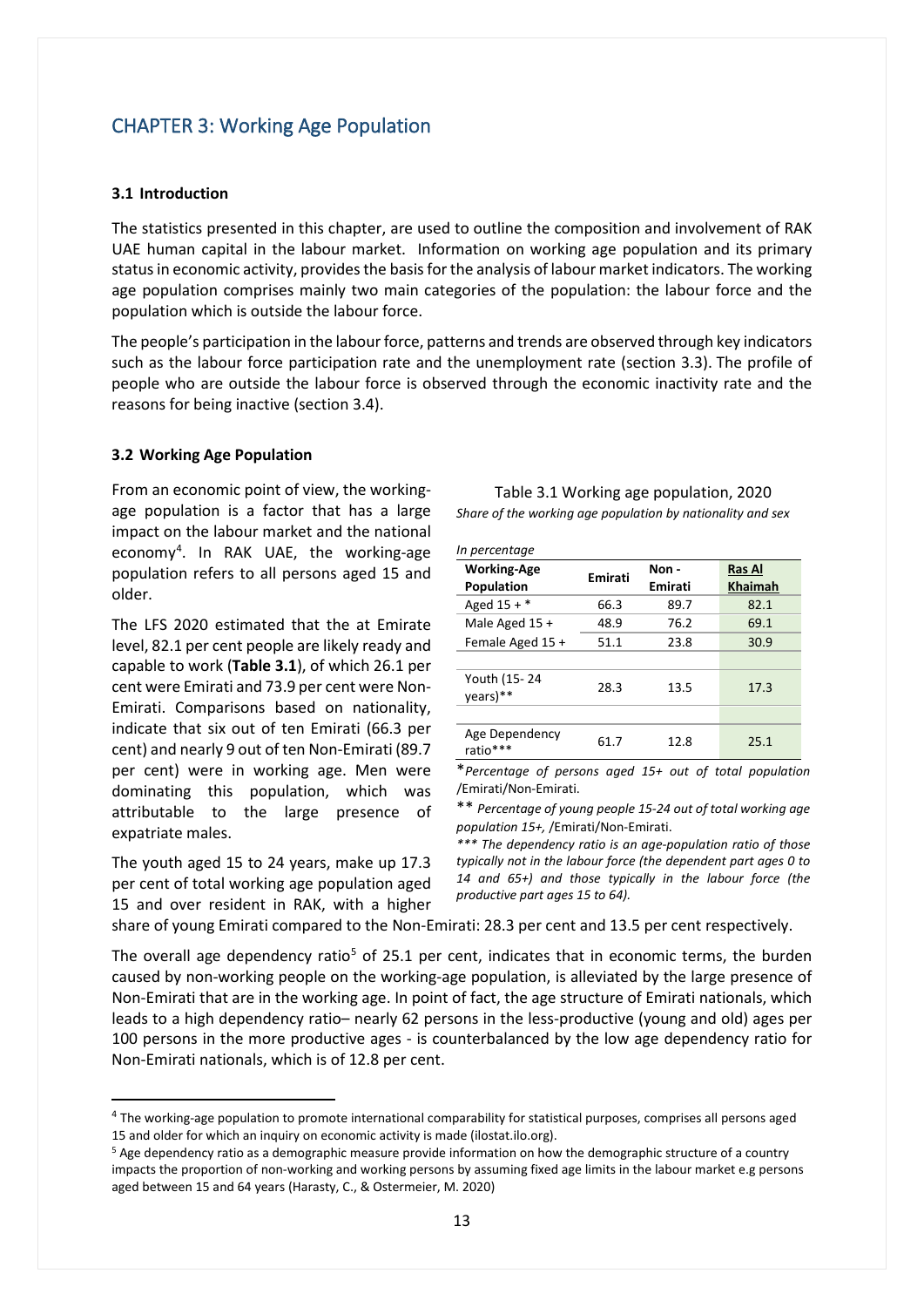People of working age can be classified according to their labour force status, into three mutually exclusive groups: the employed (they have a job), the unemployed (they are jobless, but available and looking for a job), and persons outside the labour force (they are jobless but not available and/or not looking for a job). All persons in employment and those in unemployment make up the labour force and are called economically active. Whereas persons who are neither employed nor unemployed, that is, persons outside the labour force are the non-economically active. **Table 3.2** presents an overview of the share of population 15 years and over, by economic activity status, by nationality and sex. The estimates are in details interpreted in the next sections.

| <b>Nationality</b> | Sex               |          | Outside<br>Labour<br>Force | <b>Total</b><br>Population<br>$15+$ (%) |      |      |       |
|--------------------|-------------------|----------|----------------------------|-----------------------------------------|------|------|-------|
|                    |                   | Employed | Unemployed                 | Total                                   | %    |      |       |
| Ras Al             | Males             | 96.7     | 3.3                        | 100.0                                   | 91.0 | 9.0  | 100.0 |
| Khaimah            | <b>Females</b>    | 84.3     | 15.7                       | 100.0                                   | 48.0 | 52.0 | 100.0 |
|                    | <b>Both sexes</b> | 94.4     | 5.6                        | 100.0                                   | 77.7 | 22.3 | 100.0 |
|                    | Males             | 92.2     | 7.8                        | 100.0                                   | 66.6 | 33.4 | 100.0 |
| Emirati            | <b>Females</b>    | 65.1     | 34.9                       | 100.0                                   | 30.0 | 70.0 | 100.0 |
|                    | <b>Both sexes</b> | 83.5     | 16.5                       | 100.0                                   | 47.9 | 52.1 | 100.0 |
| Non-Emirati        | Males             | 97.4     | 2.6                        | 100.0                                   | 96.5 | 3.5  | 100.0 |
|                    | <b>Females</b>    | 91.4     | 8.6                        | 100.0                                   | 61.7 | 38.3 | 100.0 |
|                    | <b>Both sexes</b> | 96.4     | 3.6                        | 100.0                                   | 88.2 | 11.8 | 100.0 |

#### Table 3.2 Economic activity status, 2020

*Share of population aged 15 years and over by economic activity status, by nationality and sex (%)*

#### <span id="page-15-0"></span>**3.3 Labour Force and Unemployment**

#### **Labour force**

The labour force, in other words represents the current supply of labour for the production of goods and services in an economy. Labour force share by certain age-sequence and educational attainment, and according to nationality indicates the essential differences and similarities between the Emirati and Non-Emirati economically active population (**Figure 3.1 and Figure 3.2**).

There are differences in the share of youth, older persons (aged 55 to 64) and seniors (aged 65 and above) both in the working-age population and in the labour force, among Emirati and Non-Emirati. For those aged from 25 to 54 in labour force, the Non-Emirati share was 6 percent point larger than Emirati one (84.5 per cent vs. 78.3 per cent). These results may be explained by the different demographic characteristics of the resident population of both nationalities.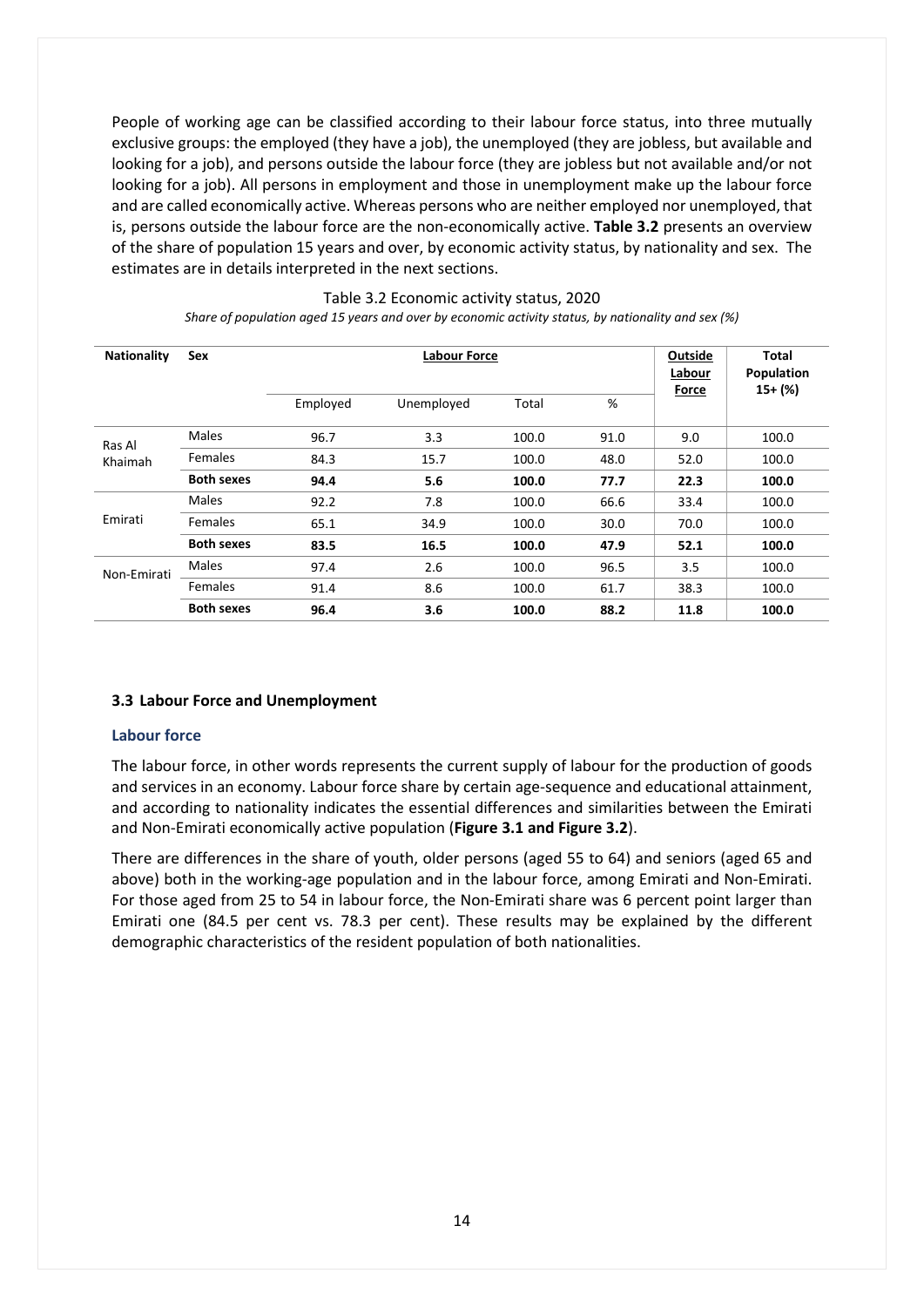Figure 3.1 Labour Force, 2020 *Distribution of the working-age population and labour force by age groups, 2020 (%)*



*Labour force population aged 15 years and over by marital status (%)*



The distribution of the labour force by level of educational attainment is provided in **Figure 3.2**. While nearly 1 out of ten Emirati workforce had no higher than basic education (11 per cent), there were 6 out of ten Non-Emirati workforce (62.7 per cent) with the same status. Yet, the share of the labour force people having completed an advanced education level is nearly 22 percentage points higher for Emirati compared to non-Emirati (36.1 per cent and 13.4 per cent respectively).

Moreover, the data revealed gender differences in the educational level of women and men in the workforce. This is especially true for the Emirati: more than half of the women had an advanced educational level, while the majority of men in the workforce had a lower educational level (basic; less than basic and intermediate educational level).



Figure 3.2 Labour force by educational attainment, 2020

*Distribution labour force population aged 15 years and over by groups of education attainment, nationality and sex (%)*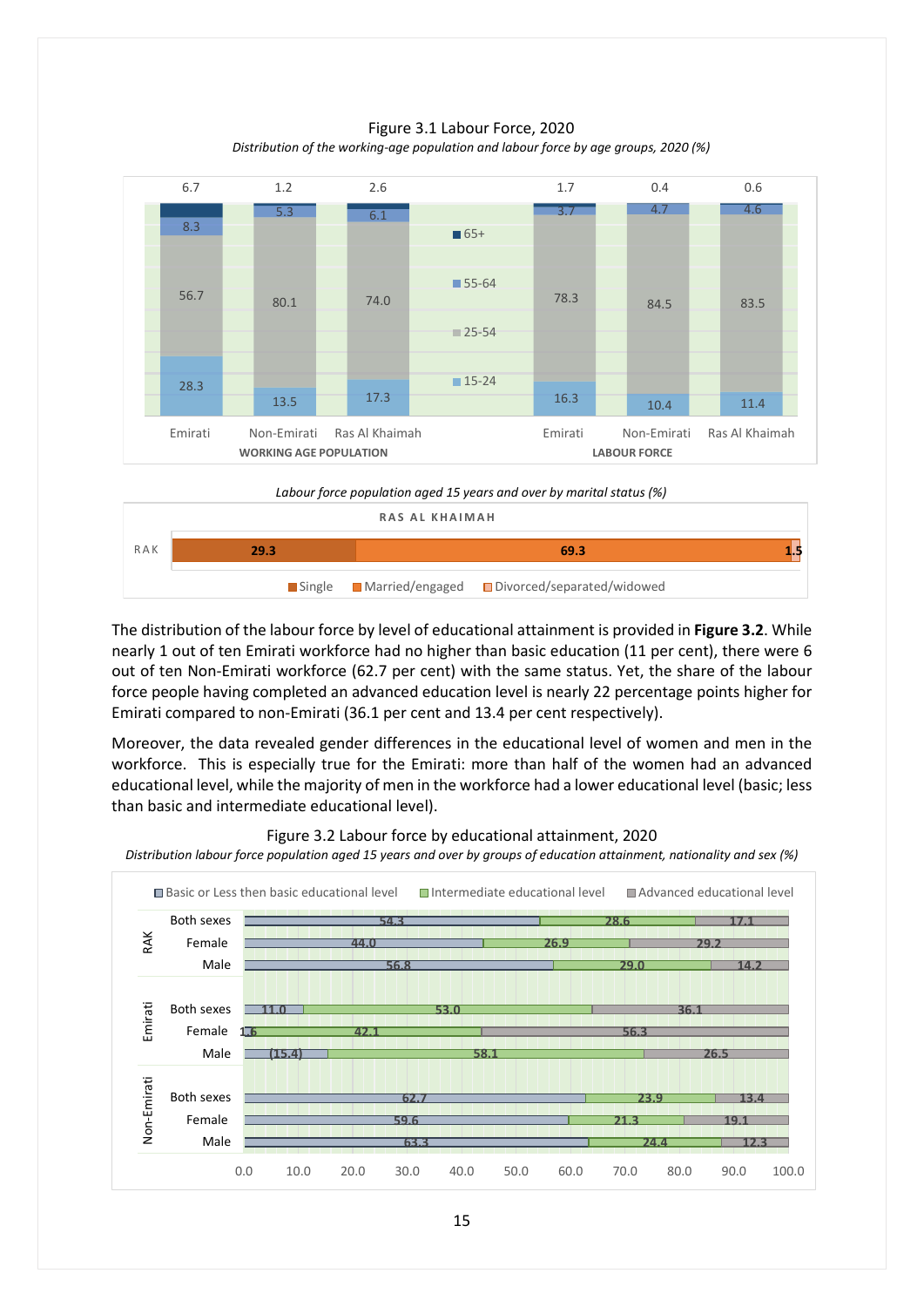The level of labour market activity is typically measured by the labour force participation rate (LFPR) that is defined as the ratio of the labour force to the working age population, expressed in percentage. The LFS 2020 survey results indicate that over three fourth of the working-age population living in RAK were either working for pay or profit, or looking for work (77.7 per cent) (**Figure 3.3**).

Looking at the figures by nationality, there is a distinct difference among Emirati and Non-Emirati population 15 years and over. The Non-Emirati, were to a greater extent more actively engaged in the labour market than Emirati counterparts (88.2 per cent and 47.9 per cent respectively). Such a high percentage for Non-Emirati is attributable to the fact that the majority of them are migrant workers, who can stay in RAK because they have a work, so when they stop working are obliged to leave the country unless they find another job in a short period.

Like most national rates, the LFPR has an inverted U-shape, more pronounced for Emirati than Non-Emirati. The Non-Emirati curve is above, reflecting the higher LFPR for Non-Emirati in all age-groups, and it stood at around 90 per cent for persons of the age range 25-54 years. For Emirati, the curve reaches a peak in the age group 25-34 years (at 75.5 per cent), before descending sharply.



Figure 3.3 Labour Force Participation Rate, 2020 *Age specific labour force participation rate, by age-groups and nationality (%)*

*Note***:** This is the refined participation Rate = Total labour force or economic active individuals (employed + unemployed)/ total population 15 years and above \*100;

Figures in parentheses are based on 25-49 unweighted cases<sup>[6](#page-17-0)</sup>.

During the period from 2018 to 2020, there was a decrease in the overall LPFR, by 0.8 percentage points in 2020 (**Table 3.3**). However, relative to the previous years, more Emirati have an active status which is mostly due to the significant rise of active men and women - who were either working for pay or profit, or looking for work in 2020. The gender differences remain significant, as the LFPR is lower for women than for men for the Emirate and for the two nationality groups.

| Table 3.3 Labour force participation rate trends, 2018-2020       |  |
|-------------------------------------------------------------------|--|
| LFPR of population aged 15 years and over, by sex and nationality |  |

| <b>Nationality</b> | <b>Both sexes</b> |      |      |      | Male |      |      | Change* |      |        |
|--------------------|-------------------|------|------|------|------|------|------|---------|------|--------|
|                    | 2018              | 2019 | 2020 | 2018 | 2019 | 2020 | 2018 | 2019    | 2020 |        |
| Ras Al<br>Khaimah  | 78.5              | 74.0 | 77.7 | 91.2 | 87.2 | 91.0 | 45.9 | 46.4    | 48.0 | $-0.8$ |
| Emirati            | 41.4              | 43.9 | 47.9 | 61.0 | 60.0 | 66.6 | 23.7 | 28.0    | 30.0 | $+6.5$ |
| Non-Emirati        | 88.8              | 83.6 | 88.2 | 96.1 | 93.1 | 96.5 | 61.1 | 57.5    | 61.7 | $-0.6$ |

*Note*: \*The change refers to the difference of LFPR for both sexes and nationality of 2020 compared to 2018

<span id="page-17-0"></span>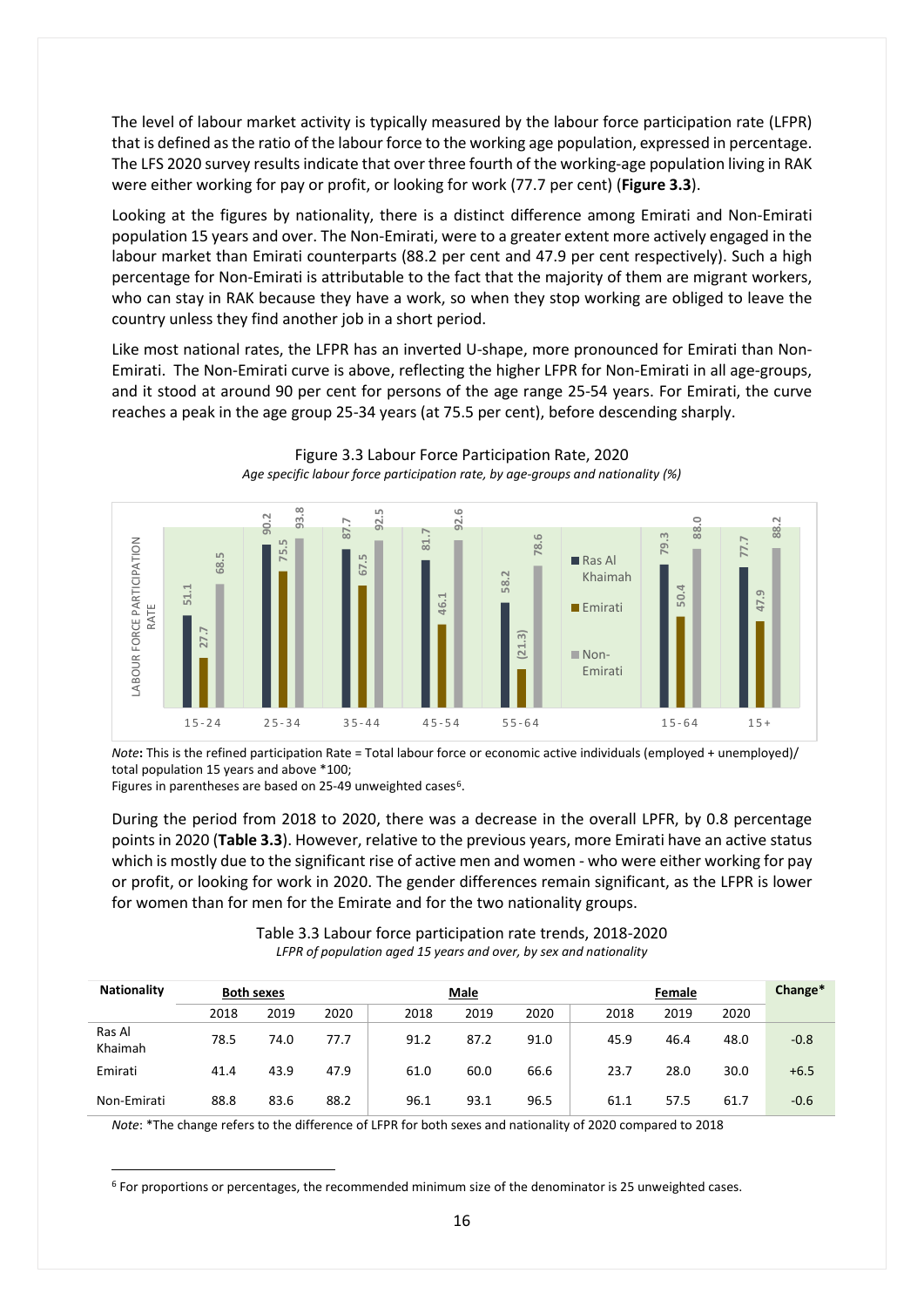#### **Unemployment**

On the other hand, unemployment indicates about the unsatisfied supply of labour in RAK. The unemployment rate is considered one of the main labour market measures and it is incorporated in the SDG framework (SDG Indicator 8.5.2).

LFS 2020 results indicate that the overall unemployment rate, i.e., the proportion of the persons in the labour force that are unemployed, was at 5.6 per cent in 2020 (**Table 3.4**). This figure means that in RAK a small number of persons who are looking for a job cannot find one, despite being available to take up work. The data also indicate for a pattern of unemployment in rise since 2019 (by 1.7 percentage point), which may be due to the spread of the COVID19 pandemic.

As expected, women in the labour force were more likely to be unemployed than men counterparts. The gender gap was nearly 12 percentage point: female unemployment rate was 15.7 per cent compared to male unemployment rate of 3.3 per cent. The gender gap has however deepened since women who are looking for a job cannot find one and actually their situation has deteriorated, with 5.5 percentage point compared to 2018 which may be due to more women willing to enter the labour market and are searching for jobs compared to previous years.

|                   | <b>Both sexes</b> |      |      | <b>Male</b> |      |      | Female |      |      | Gender Gap<br>2020 |
|-------------------|-------------------|------|------|-------------|------|------|--------|------|------|--------------------|
|                   | 2018              | 2019 | 2020 | 2018        | 2019 | 2020 | 2018   | 2019 | 2020 |                    |
| Ras Al<br>Khaimah | 3.3               | 3.9  | 5.6  | 2.2         | 1.6  | 3.3  | 10.2   | 12.8 | 15.7 | $-12.4$            |

#### Table 3.4 Unemployment rate, 2018-2020 *Unemployment rate of population aged 15 years and over by sex and nationality (%)*

*Note*: Gender gap measures the difference between the unemployment rates of men and women aged 15+

Among the unemployed people in RAK, the largest share was for those with an intermediate educational level (47.8 per cent). Yet, 37.4 per cent of those who found themselves unemployed in 2020, were highly educated workforce (had an advanced educational level).



Figure 3.3 Unemployed in Ras Al Khaimah, 2020 Distribution of unemployed persons aged *15 years and over* by educational level (%)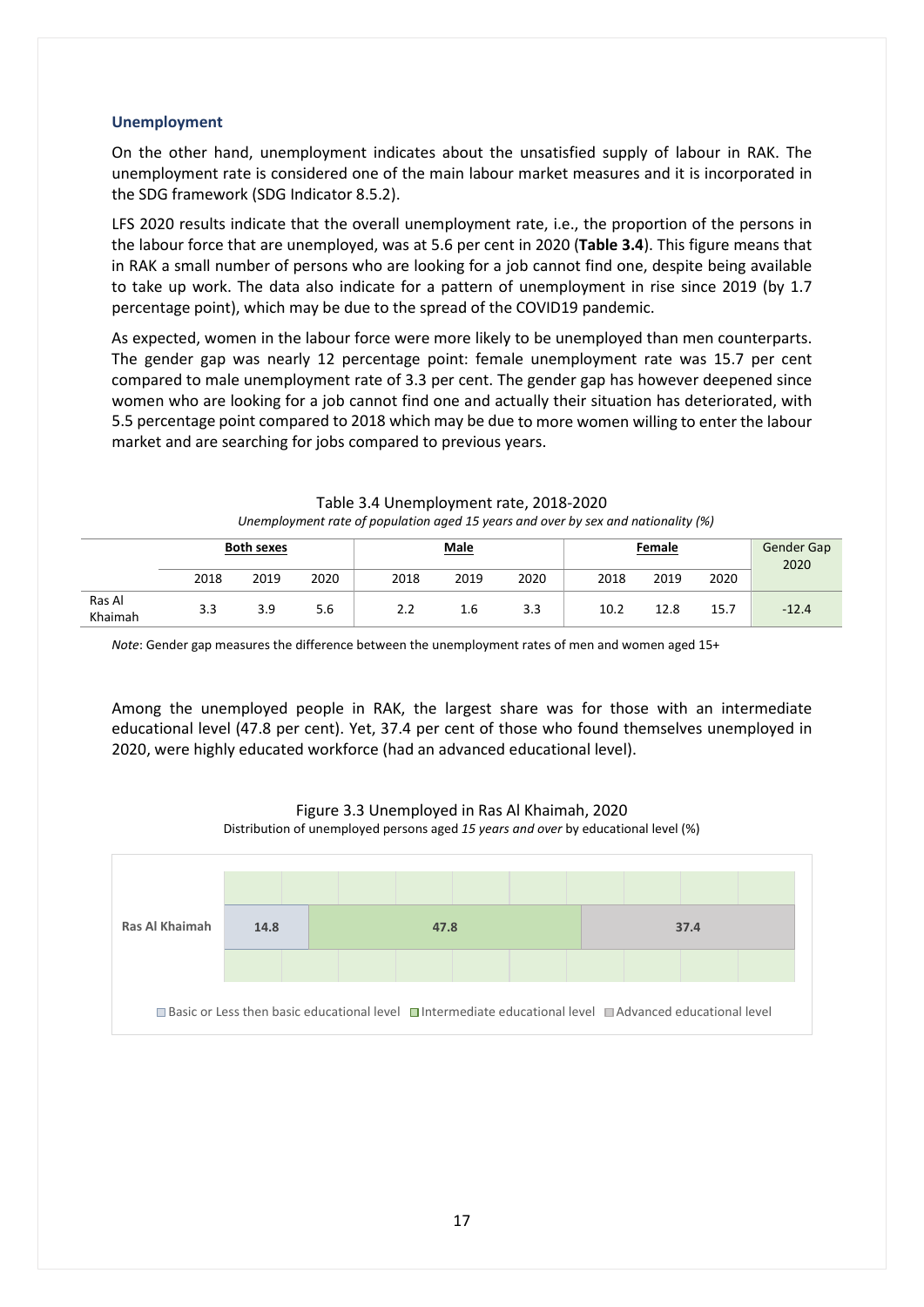#### **Box 2. Labour force participation and unemployment of women and youth**

**The gender differences in labour force participation**: the analysis above shows that there are strong gender patterns underlying people's participation in the labour force. At the Emirate level, the activity rate is significantly lower for women than for men over the years - and rate increased in 2020 (48.0 per cent) (as shown in **Table 3.3** above). Indeed, the gender gap in overall LFPR remained the same for the designated period: while in 2017, the female rate was 42 percentage points lower than the male rate, in 2020 it was 42.4 percentage points. Moreover, the gender gap is increasing with the age-groups (**Table 3.5**). This underrepresentation indicates a likelihood for economic dependence of women on others, especially when women get older.

| Age groups | <b>Both sexes</b> | <b>Male</b> | Female | <b>Gender Gap</b> |
|------------|-------------------|-------------|--------|-------------------|
| $15 - 24$  | 51.1              | 64.9        | 29.3   | 35.6              |
| 25-34      | 90.2              | 99.2        | 68.8   | 30.4              |
| $35 - 44$  | 87.7              | 99.2        | 60.2   | 39.0              |
| 45-54      | 81.7              | 96.7        | 38.8   | 57.9              |
| $15 - 64$  | 79.3              | 92.2        | 49.8   | 42.4              |

Table 3.5 Labour force participation rate by age groups and sex, Ras Al Khaimah 2020

*Note*: Gender gap measures the difference between the LFPR rates of men and women

On the other hand, women were indeed less likely than men to participate in the labour force, but even if active in the labour force, they were more likely to be unemployed (as shown in **Table 3.4**).

**Youth in the labour force**: LFPR of young people aged 15-24 in RAK was 51.1 per cent, compared to 77.7 per cent in the population aged 15 and above (**Table 3.6**). This is not a priory a negative indication since the majority of youth are outside the labour force (75 per cent) to follow an educational career (see **Table 3.9**).

Table 3.6 Youth labour force participation rate by sex, compared with total, Ras Al Khaimah 2020

|                                              | <b>Both</b> | Male | Female |
|----------------------------------------------|-------------|------|--------|
| Age groups                                   | sexes       |      |        |
| Youth (15–24 years old)                      | 51.1        | 64.9 | 29.3   |
| Total working-age population (15+ years old) | 77.7        | 91.0 | 48.0   |

**Youth unemployment**: Tackling it is important, as it generally disproportionately affects the youth workforce. Youth unemployment in 2020 was 16.8 with an increase of 6.3 percentage points compared to 2019 (10.5 per cent). In line with the global tendency, youth unemployment rate is higher than that of adults: in 2020, overall youth unemployment rate was three times the general unemployment rate (**Table 3.7**).

Table 3.7 Youth unemployment rate compared with total, Ras Al Khaimah 2020

|                                              | Ras Al Khaimah |
|----------------------------------------------|----------------|
| Youth (15–24 years old)                      | 16.8           |
| Total working-age population (15+ years old) | 5.6            |
| Ratio                                        | 3.0            |
|                                              |                |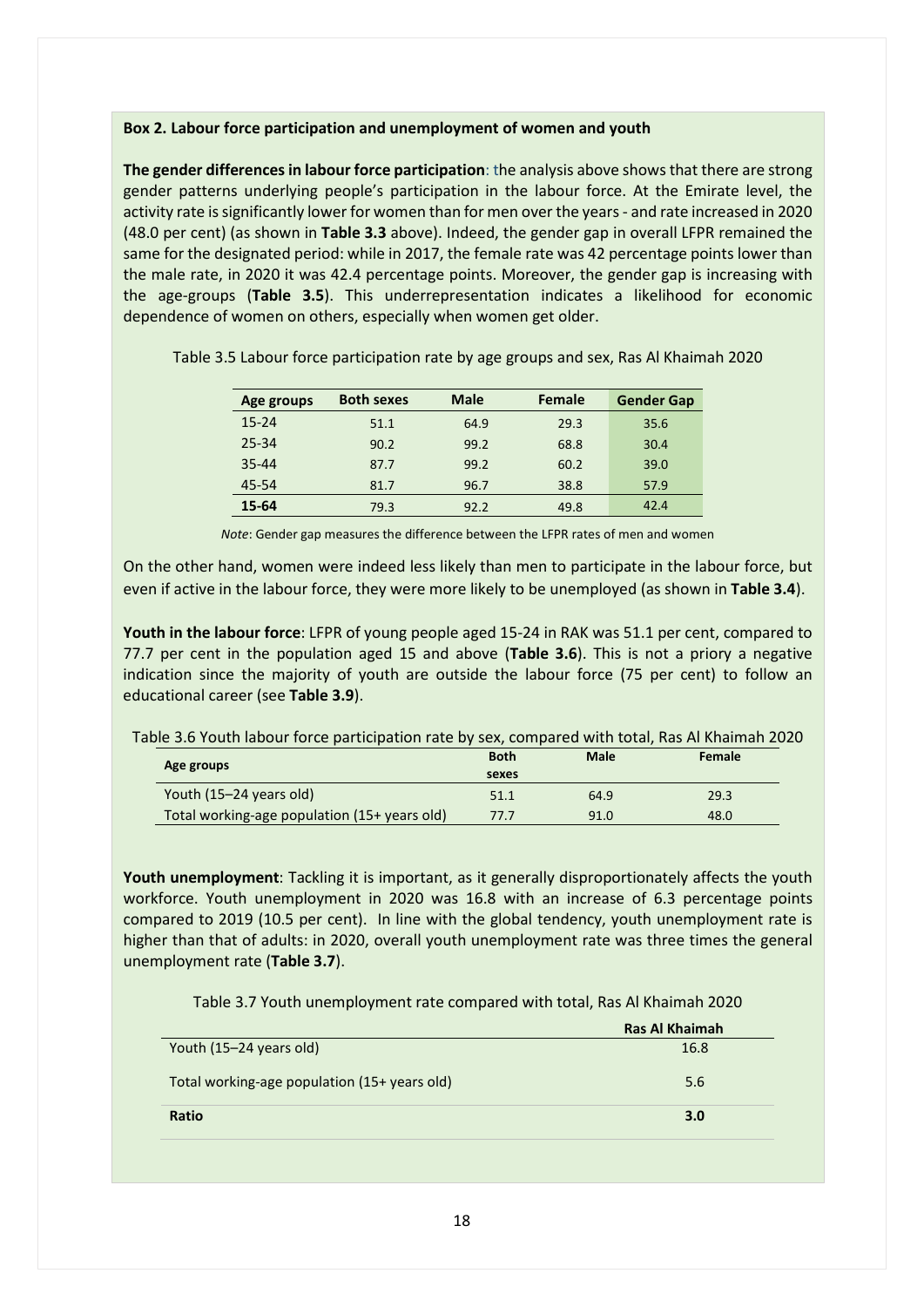#### <span id="page-20-0"></span>**3.4 Population Outside the Labour Force**

The population outside the labour force is a sub-group of the working age population. Persons outside the labour force are those called inactive, that is they are neither employed nor unemployed. The common reasons for being outside the labour force are: participation in formal education or training, engagement in household duties, retirement or illness, infirmity or disability. Part of this group are also some people who do not look for work because they believe their job search would not yield results. In general terms, persons outside the labour force, often seen as dependents of persons in the labour force.

The economic inactivity rate<sup>[7](#page-20-1)</sup> in 2020 was estimated at 22.3 per cent at the Emirate level. As expected with significant differences for the Emirati and the Non-Emirati population (52.1 per cent and 11.8 per cent respectively) (see **Table 3.2** above). Relative to 2019, the overall inactivity rate (for those aged 15+) excluding full time students remain almost stable (data not shown).

Furthermore, and in line with global trends, inactivity rate was considerably higher for women than for men. Slightly over half of the working-age women were not in the labour force (52 per cent) compared to only 9 per cent of the working-age men, reflecting thus a strong gender pattern for being inactive, that is potentially linked to societal gender roles (as shown in **Table 3.2** above). The highest share of population outside the labour force in RAK, was made up of people who were not working because of disabilities, illness, being 65 years and over but not working or in retirement, or unwilling to work and that didn't find suitable work (36.1 per cent), followed by those engaged in household duties (34.6 per cent) (**Table 3.8**).

| <b>Reasons for being outside</b><br>labour force | <b>Both sexes</b> | Male  | Female |
|--------------------------------------------------|-------------------|-------|--------|
| Domestic tasks                                   | 34.6              | 1.8   | 47.3   |
| Full time student                                | 29.3              | 47.8  | 22.1   |
| Other*                                           | 36.1              | 50.4  | 30.5   |
| Total                                            | 100.0             | 100.0 | 100.0  |

Table 3.8 Population aged 15 years and over outside labour force Ras Al Khaimah, 2020 *Distribution of population by main reasons of inactivity and sex (%)*

 *Note:* The category "other" includes: Disabled; Illness; Incapable; Retired, those aged 65 + and not working; Independent income; Social Circumstances; Unwilling to work; Didn't find suitable work; other.

The number of people outside of the labour force largely depends on sex and age of the person. Strong gender differences were also observed: among inactive women, nearly half of them (47.3 per cent) were engaged in household duties, whereas inactive men tend to be under category "Other" (50.4 per cent) or full time student. Over half of those economically inactive (58.3 per cent) aged 25-64 were engaged in domestic tasks, while not surprisingly, for the young people aged 15-24 years a considerable share was as expected in full time education (75.1 per cent) (**Table 3.9**).

> Table 3.9 Population aged 15-64 outside labour force Ras Al Khaimah, 2020 *Distribution of population by main age sequence and by main reasons of inactivity (%)*

| Reasons for being outside labour<br>force | 15-24 years old | 25-64 years old |
|-------------------------------------------|-----------------|-----------------|
| Domestic tasks                            | 7.0             | 58.3            |
| Full time student                         | 75.1            | 1.3             |
| Other*                                    | 17.9            | 40.5            |
| Total                                     | 100.0           | 100.0           |
|                                           |                 |                 |

<span id="page-20-1"></span> $<sup>7</sup>$  The economic inactivity rate is the proportion of people aged 15+ who are not in the labour force.</sup>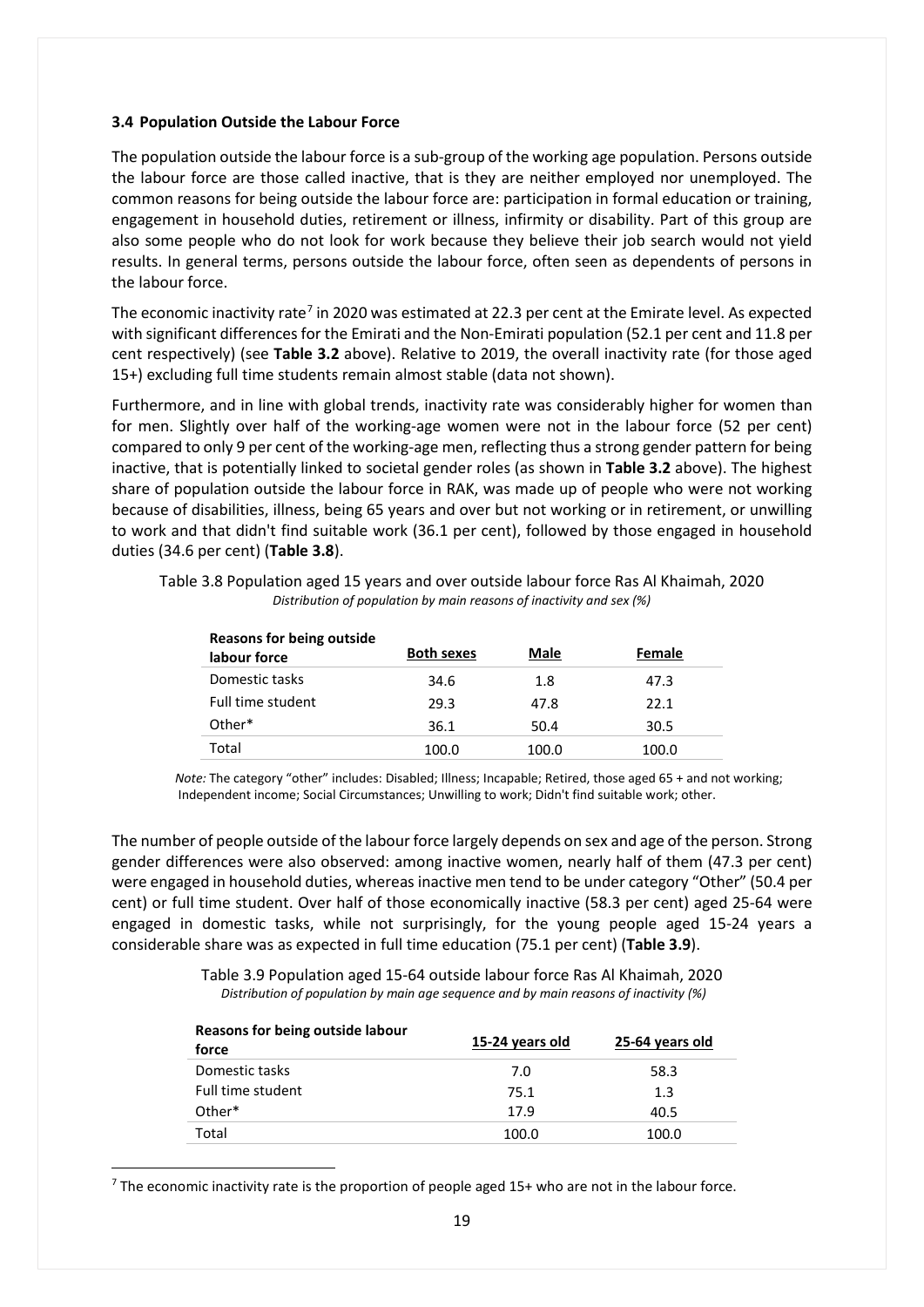## <span id="page-21-0"></span>CHAPTER 4: Employment

#### <span id="page-21-1"></span>**4.1 Introduction**

Employment is the main determinant of living standards. Estimates on employment are crucial to monitor progress towards many national policies. The employed population comprises all persons of working age who in a short reference period were either in paid employment, self-employment or contributing family workers<sup>[8](#page-21-3)</sup>.

#### <span id="page-21-2"></span>**4.2 Employed Population**

The profile of employed persons according to marital status and educational attainment is presented in **Figure 4.1**. In 2020, 7 out ten employed persons in Ras Al Khaimah were married (70.7 per cent), and nearly only one-fourth of them were single.

The access to employment is linked with the educational attainment. In 2020, there were more highly educated people among employed Emirati - 36 per cent with an advanced educational level, compared to the Non-Emirati with 12.5 per cent. The result suggests that the majority of Non-Emirati were engaged in non-skilled jobs.



*Distribution of employed population aged 15 years and over by nationality, and by marital status and educational level, (%)*





*Note***:** The percentages by marital status do not quite equal 100, they are based on rounded figures.

<span id="page-21-3"></span>8ILO, Resolution concerning statistics of work, employment and labour underutilization adopted by the 19th International Conference of Labour Statisticians, Geneva, 2–11 October 2013, available at:

[https://www.ilo.org/global/statistics-and-databases/standards-and-guidelines/resolutions-adopted-by-international](https://www.ilo.org/global/statistics-and-databases/standards-and-guidelines/resolutions-adopted-by-international-conferences-of-labour-statisticians/WCMS_230304/lang--en/index.htm)[conferences-of-labour-statisticians/WCMS\\_230304/lang--en/index.htm](https://www.ilo.org/global/statistics-and-databases/standards-and-guidelines/resolutions-adopted-by-international-conferences-of-labour-statisticians/WCMS_230304/lang--en/index.htm)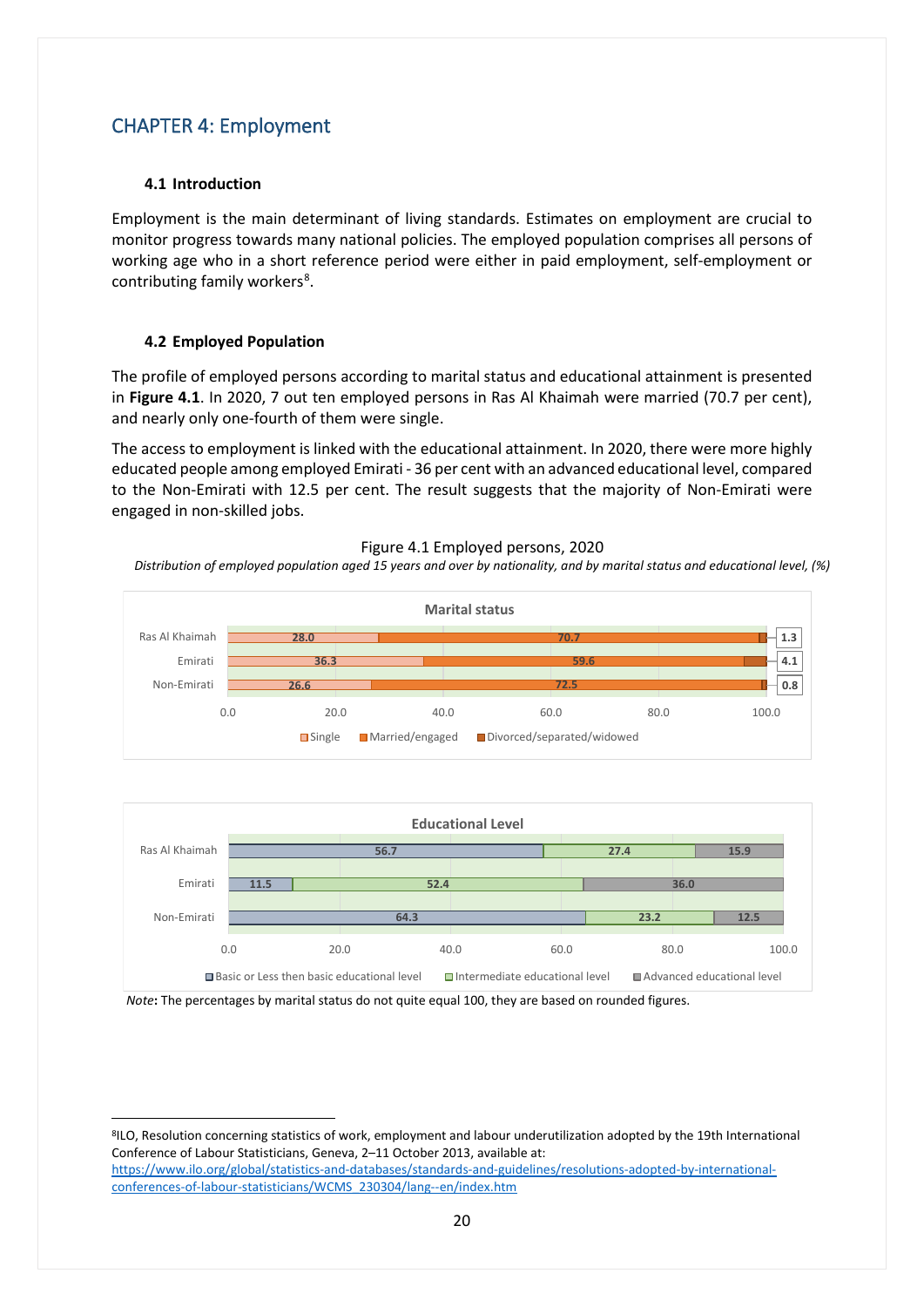The employment-to-population ratio is the measure used to offerinsights on the ability of an economy to create employment. This indicator is defined as the proportion of a country's working-age population that is employed. A high overall ratio is typically considered positive, since it shows that a large proportion of a country's population is employed, while a low ratio means that a large share of the population is not, because they are either unemployed or (more likely) out of the labour force altogether.

The overall employment-to population ratio $9$  in 2020 was 73.3 per cent: Just 40 per cent of Emirati were involved directly in market-related activities compared to a higher ratio of 85.1 per cent relative to Non-Emirati (**Table 4.1**). Furthermore, major gender differences were observed: the ratio for men was as double as that of women (88.0 per cent 40.5 per cent respectively).

Regarding the trends, it was observed, that the total ratio marked an overall job loss of 2.4 percentage points, relative to 2018 owing to a decline of employment rate for Non-Emirati (-1.6 percentage points), however rising slightly higher relative to the pre-pandemic level. The figures, indeed reveal a rise in employment rate of Emirati men and women over time.

#### Table 4.1 Employment to population ratio, 2018- 2020

| <b>Nationality</b> |      | <b>Both sexes</b> |      |      | Male |      |      | Female |      | Change* |
|--------------------|------|-------------------|------|------|------|------|------|--------|------|---------|
|                    | 2018 | 2019              | 2020 | 2018 | 2019 | 2020 | 2018 | 2019   | 2020 |         |
| Ras Al<br>Khaimah  | 75.7 | 71.1              | 73.3 | 89.2 | 85.9 | 88.0 | 41.2 | 40.4   | 40.5 | $-2.4$  |
| Emirati            | 36.4 | 38.3              | 40.0 | 56.0 | 56.4 | 61.3 | 18.7 | 20.4   | 19.5 | $+3.6$  |
| Non-Emirati        | 86.7 | 81.7              | 85.1 | 94.8 | 92.2 | 94.1 | 56.6 | 52.6   | 56.4 | $-1.6$  |

#### *Population aged 15 years and over by nationality and sex (%)*

*Note:* \*The change refers to the difference of core employment-population ratio for both sexes and by nationality of 2020 compared to 2018

The employment-to-population ratio by age sequence and nationality is presented in **Table 4.2**. The data indicates that 58 per cent of Emirati and 90.4 per cent for Non-Emirati at the age bound of 25-54 were employed. There was a huge difference among Emirati and Non-Emirati at all age sequences, however the most notable was at the lower (15-24 year) and upper (55-64 years) age bounds. The results can be explained by the different societal standards of the two nationality groups, so young Emirati chose to pursue an educational career, while near seniors Emirati may have less need or willingness to engage in labour market.

Table 4.2 Employment-to-population ratio by age sequence and by nationality, 2020

| Age groups | Ras Al Khaimah | Emirati | Non-Emirati |
|------------|----------------|---------|-------------|
| $15 - 24$  | 42.5           | 16.7    | 61.6        |
| 25-54      | 83.9           | 58.0    | 90.4        |
| 55-64      | 55.7           | 18.8    | 76.1        |
| 15-64      | 74.8           | 42.0    | 85.8        |

<span id="page-22-0"></span><sup>&</sup>lt;sup>9</sup> This is employment rate calculated as the percentage of all working age (15+) people who are employed.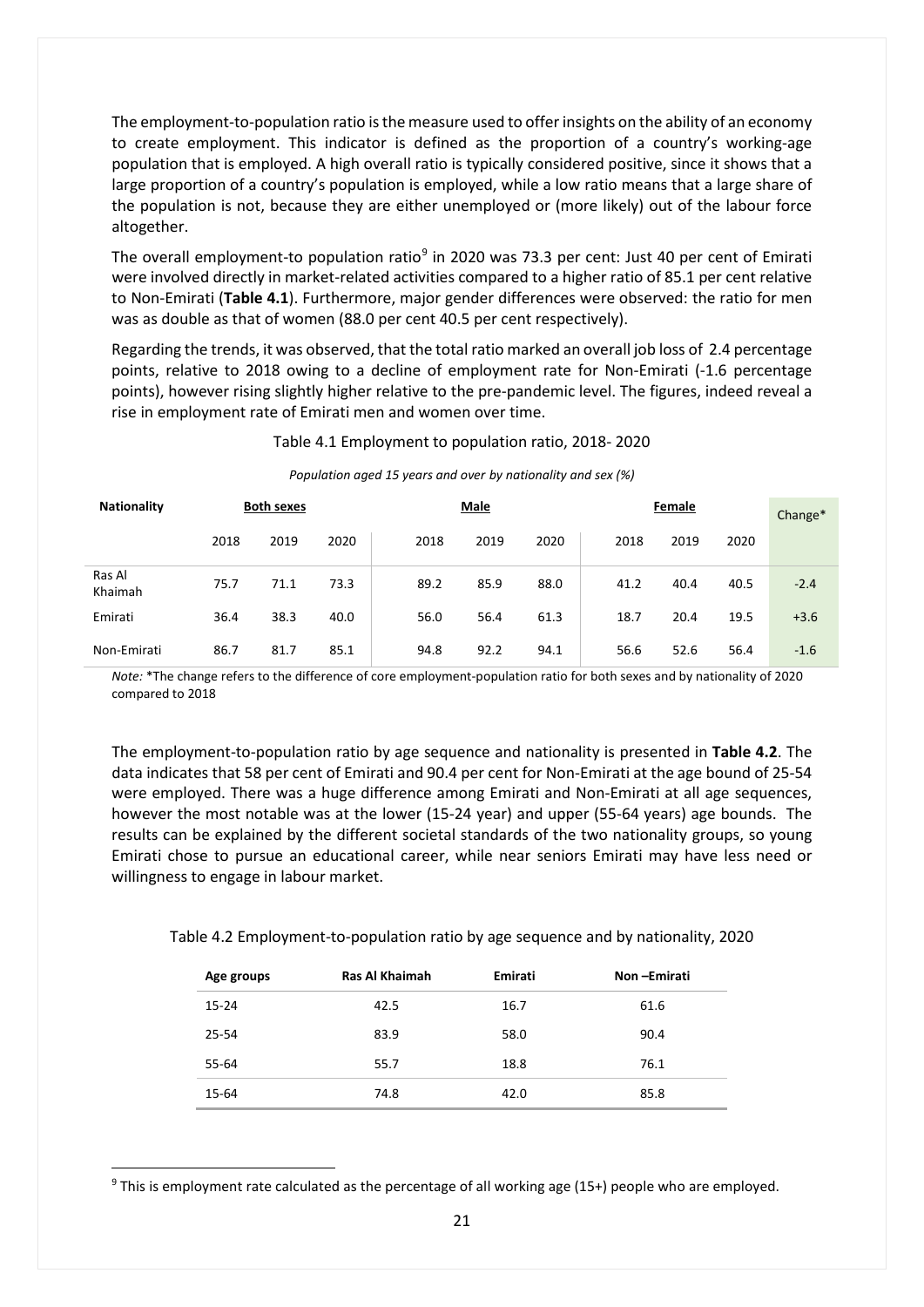#### <span id="page-23-0"></span>**4.3 Employment by Branch of Economic Activity and by Type of Economic Activity**

Branch of economic activity refers to the activity of the establishment in which an employed person worked during the time-reference period. **Table 4.3** present the distribution of the employed persons by branch of economic activity, classifying economic activities based on the Standard Industrial Classification of All Economic Activities, ISIC Rev 4. For instance, the branch of economic activity of a person is categorised according to the characteristics of the economic unit in which this person works, regardless of the specific duties or functions of the person's job.

The results of LFS 2020 indicate that the branches (activities) employing the largest numbers of persons at the Emirate level (**Table 4.3**) were: Wholesale and retail trade (17.6 percent), activities of households as employers (14.4) followed by manufacturing and public administration and defence (12.8 and 11.7 per cent). The results in fact, reflect the concentration of the Non-Emirati in the listed economic activities, except for public administration and defence where the Emirati are concentrated.

| <b>Branch of economic activity</b>                                                      | Ras Al<br>Khaimah | Emirati | Non-<br>Emirati |
|-----------------------------------------------------------------------------------------|-------------------|---------|-----------------|
| Agriculture, forestry and fishing                                                       | 7.5               | $(*)$   | 8.6             |
| Mining and quarrying                                                                    | 1.0               | 4.8     | 0.4             |
| Manufacturing                                                                           | 12.8              | 1.0     | 14.7            |
| Electricity, gas, steam and air conditioning supply                                     | 0.4               | 1.3     | 0.3             |
| Water supply; sewerage, waste management and remediation activities                     | 0.5               | $(*)$   | 0.6             |
| Construction                                                                            | 10.6              | 0.3     | 12.3            |
| Wholesale and retail trade; repair of motor vehicles and motorcycles                    | 17.6              | 2.2     | 20.1            |
| Transportation and storage                                                              | 4.0               | 2.6     | 4.3             |
| Accommodation and food service activities                                               | 3.7               | $(*)$   | 4.3             |
| Information and communication                                                           | 0.7               | 1.6     | 0.6             |
| Financial and insurance activities                                                      | 0.9               | 4.1     | 0.4             |
| Real estate activities                                                                  | 0.4               | $(*)$   | 0.3             |
| Professional, scientific and technical activities                                       | 1.0               | 1.3     | 0.9             |
| Administrative and support service activities                                           | 3.4               | 1.1     | 3.8             |
| Public administration and defence; compulsory social security                           | 11.7              | 67.0    | 2.5             |
| Education                                                                               | 2.7               | 6.3     | 2.1             |
| Human health and social work activities                                                 | 2.3               | 2.0     | 2.4             |
| Arts, entertainment and recreation                                                      | 0.4               | $(*)$   | 0.4             |
| Other service activities                                                                | 3.5               | 0.3     | 4.1             |
| Activities of households as employers; producing activities of household<br>for own use | 14.4              | $(*)$   | 16.7            |
| Not specified                                                                           | 0.5               | 1.4     | 0.3             |
| Total                                                                                   | 100.0             | 100.0   | 100.0           |

Table 4.3 Employment by branch of economic activity

*Distribution of the employed persons aged 15 years and over by* branch of economic activity sector *and nationality (%)*

 *Note:* (\*) are based on less than 25 unweighted cases

The percentages do not quite equal 100, they are based on rounded figures.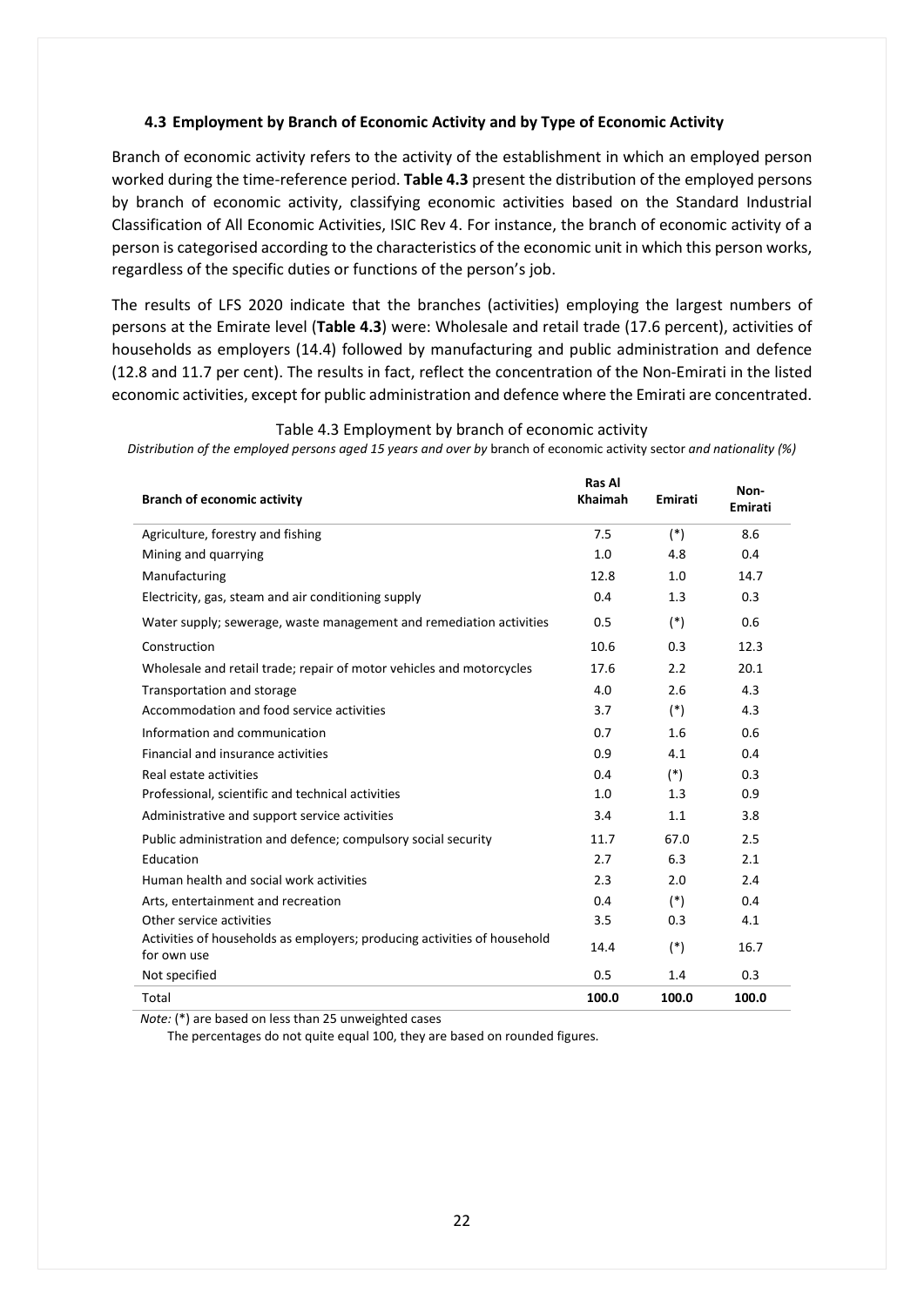The division of employed population (aged 15+) into three broad sectors of economic activity: Agriculture, Industry and Services allows the monitoring of the labour flow concentration in each of the above categories. In RAK, 66.7 per cent of jobs were found in services, 25.3 per cent in industry and 7.5 per cent in agriculture (**Table 4.4**). The share in services is, however, significantly higher for Emirati than Non-Emirati (89.8 vs. 62.8 per cent) and the share in agriculture is considerably lower for Emirati than Non-Emirati.

| <b>Major Branch</b>     | Ras Al Khaimah |        |               | Emirati |                          | Non-Emirati          |       |        |               |
|-------------------------|----------------|--------|---------------|---------|--------------------------|----------------------|-------|--------|---------------|
| of economic<br>activity | Male           | Female | Both<br>sexes | Male    | Female                   | <b>Both</b><br>sexes | Male  | Female | Both<br>sexes |
| Agriculture             | 9.1            | ۰      | 7.5           | (*)     | $\overline{\phantom{a}}$ | $(*)$                | 10.2  | ٠      | 8.6           |
| Industry                | 29.9           | 3.0    | 25.3          | 8.0     | 5.8                      | 7.5                  | 33.2  | 2.3    | 28.3          |
| Services                | 60.6           | 96.1   | 66.7          | 89.1    | 92.1                     | 89.8                 | 56.4  | 97.1   | 62.8          |
| Not Specified           | 0.4            | 0.9    | 0.5           | 1.2     | 2.1                      | 1.4                  | 0.2   | 0.6    | 0.3           |
| Total                   | 100.0          | 100.0  | 100.0         | 100.0   | 100.0                    | 100.0                | 100.0 | 100.0  | 100.0         |

Table 4.4 Employment according to major branch of economic activity, by nationality and sex, 2020

*Note:* (\*) are based on less than 25 unweighted cases

The distribution of the employed persons by institution sectors (**Table 4.5**) shows that in 2020, 86 per cent of employed Emirati were working for Federal and Local government. The remaining 14 per cent were working in private sector, shared sector and other institution sectors. For Non-Emirati (71.5 per cent) the largest share, as expected, was recorded in the private sector. Nearly a fifth (17.3 per cent) of Non-Emirati were working in private household.

#### Table 4.5 Employment by type of economic activity sector, 2020 *Distribution of the employed persons aged 15 years and over by* type of economic activity sector *and nationality (%)*

| Type of economic activity sector | <b>Ras Al</b><br>Khaimah | Emirati | <b>Non-Emirati</b> |  |
|----------------------------------|--------------------------|---------|--------------------|--|
| Government (Federal & Local)     | 18.7                     | 85.9    | 7.5                |  |
| Private sector                   | 62.4                     | 7.3     | 71.5               |  |
| Shared (Government and Private)  | 1.6                      | 4.9     | 1.0                |  |
| Private Household                | 14.8                     | 0.0     | 17.3               |  |
| Other                            | 2.6                      | 1.9     | 2.7                |  |
| Total                            | 100.0                    | 100.0   | 100.0              |  |

Note: Other includes: Foreign, Non-profit Organisations, those without establishment and not identified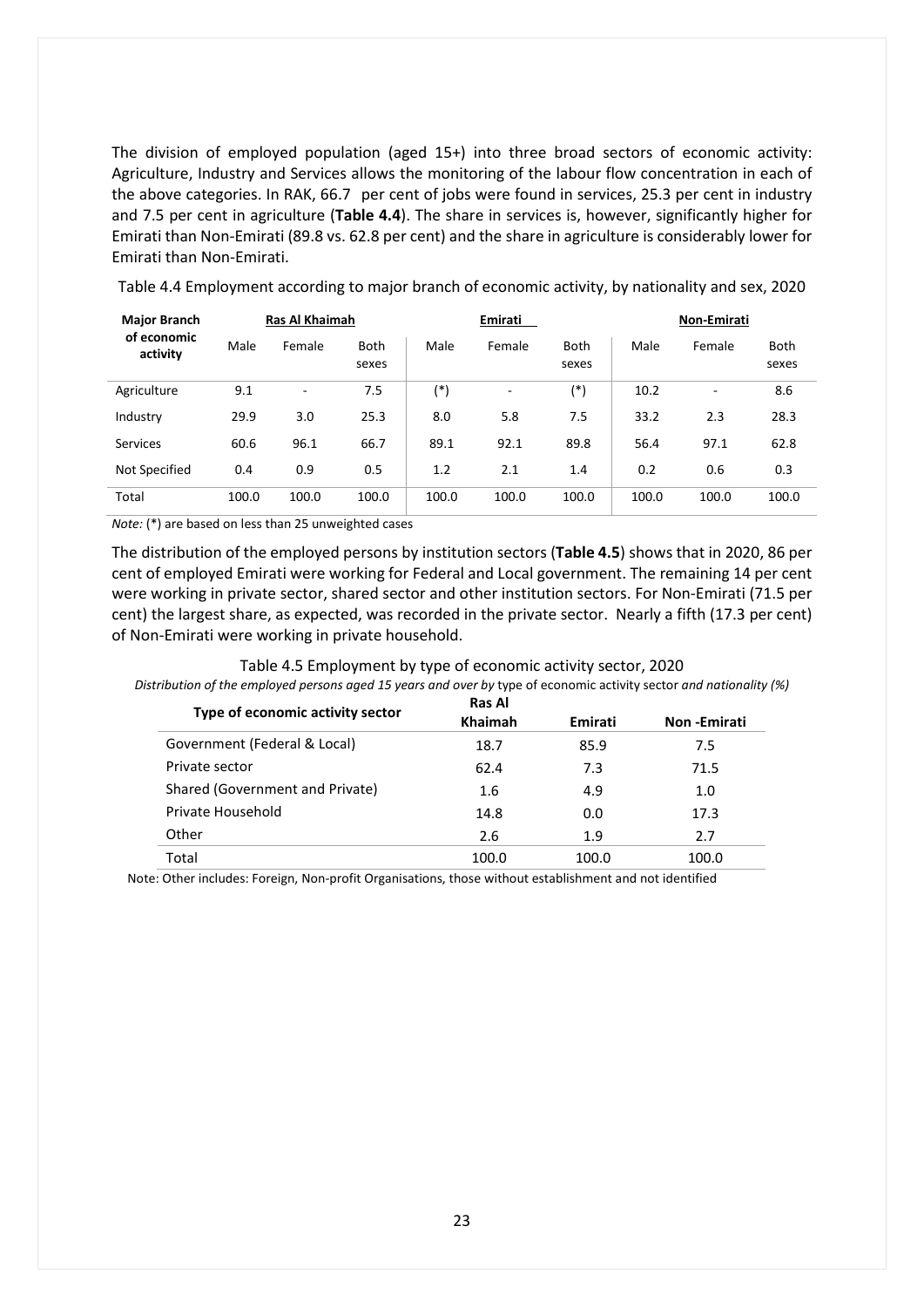#### <span id="page-25-0"></span>**4.4 Status in Employment**

The classification of employed persons by status in employment provides an indication of the types of economic risk that the employed face in their work, the strength of institutional attachment between the person and the job, and the type of authority over establishments and other workers. The LFS 2020 data enable estimates on the following categories of the International Classification of Status in Employment (ICSE-93)<sup>10</sup>: paid employee; employers; own-account workers; contributing family workers<sup>11</sup>. The share of own-account workers and contributing family workers is identified by ILO as a reasonable proxy to measure vulnerability in employment $^{12}$  $^{12}$  $^{12}$ .

The composition of the employed population by employment status in main (only) job is presented in **Table 4.6**. Paid employment was the dominant form of employment in RAK. The employees and employers accounted for 96.9 per cent, and according to ILO, such a high proportion of wage and salaried workers could indicate an advanced economic development of the country.

Almost all employed Emirati and Non-Emirati (98.3 and 96.7 per cent respectively) were employees and employers, and thus are likely to have more job security and as a consequence, a more consolidated socio-economic position. The family workers and self-employed (identified as vulnerable employment) instead, occupied just 3 per cent of the total workforce, showing that the likelihood for vulnerability in employment was fairly low, for both nationalities.

| <b>Status in employment</b>  | Ras Al<br><b>Khaimah</b> | Emirati | Non-Emirati |
|------------------------------|--------------------------|---------|-------------|
| Paid Employee                | 93.3                     | 96.7    | 92.7        |
| Employer                     | 3.6                      | 1.6     | 4.0         |
| Own-account worker           | 0.9                      | 1.5     | 0.8         |
| Contributing family worker   | 2.2                      | 0.0     | 2.5         |
|                              |                          |         |             |
| <b>Total</b>                 | 100.0                    | 100.0   | 100.0       |
| *Vulnerable employment share | 3.0                      | 1.7     | 3.2         |

Table 4.6 Employment status in the main job, 2020 *Distribution of the employed persons by status in employment in main job and by nationality (%)*

 *Note*: **\*** The share of own-account workers and contributing family workers is a valuable and reasonable proxy to measure vulnerability in employment (though not a perfect one) (ILOSTAT, 2018). Vulnerable employment is calculated as the proportion of own-account and contributing family workers in total employment. Non-responses are excluded (less than 0.2 percent)

The share by status in employment do not quite equal 100, as they are based on rounded figures

<span id="page-25-3"></span>[https://ilo.org/wcmsp5/groups/public/---dgreports/---stat/documents/publication/wcms\\_631497.pdf](https://ilo.org/wcmsp5/groups/public/---dgreports/---stat/documents/publication/wcms_631497.pdf)

<span id="page-25-1"></span><sup>10</sup> ILO, International Classification of Status in Employment, ICSE-93, 15th ICLS, Geneva (January 1993),

<span id="page-25-2"></span>https://www.ilo.org/wcmsp5/groups/public/---dgreports/---stat/documents/normativeinstrument/wcms\_087562.pdf <sup>11</sup> The categories of status in employment used refer to the groups of the ICSE-93, but excluding groups 4. Members of producers' cooperatives and 6. Workers not classifiable by status, which are not taken into account during data analysis. <sup>12</sup> ILOSTAT (2018). Spotlight on work statistics. Paid employment vs. vulnerable employment: A brief study of employment patterns by status in employment (June 2018).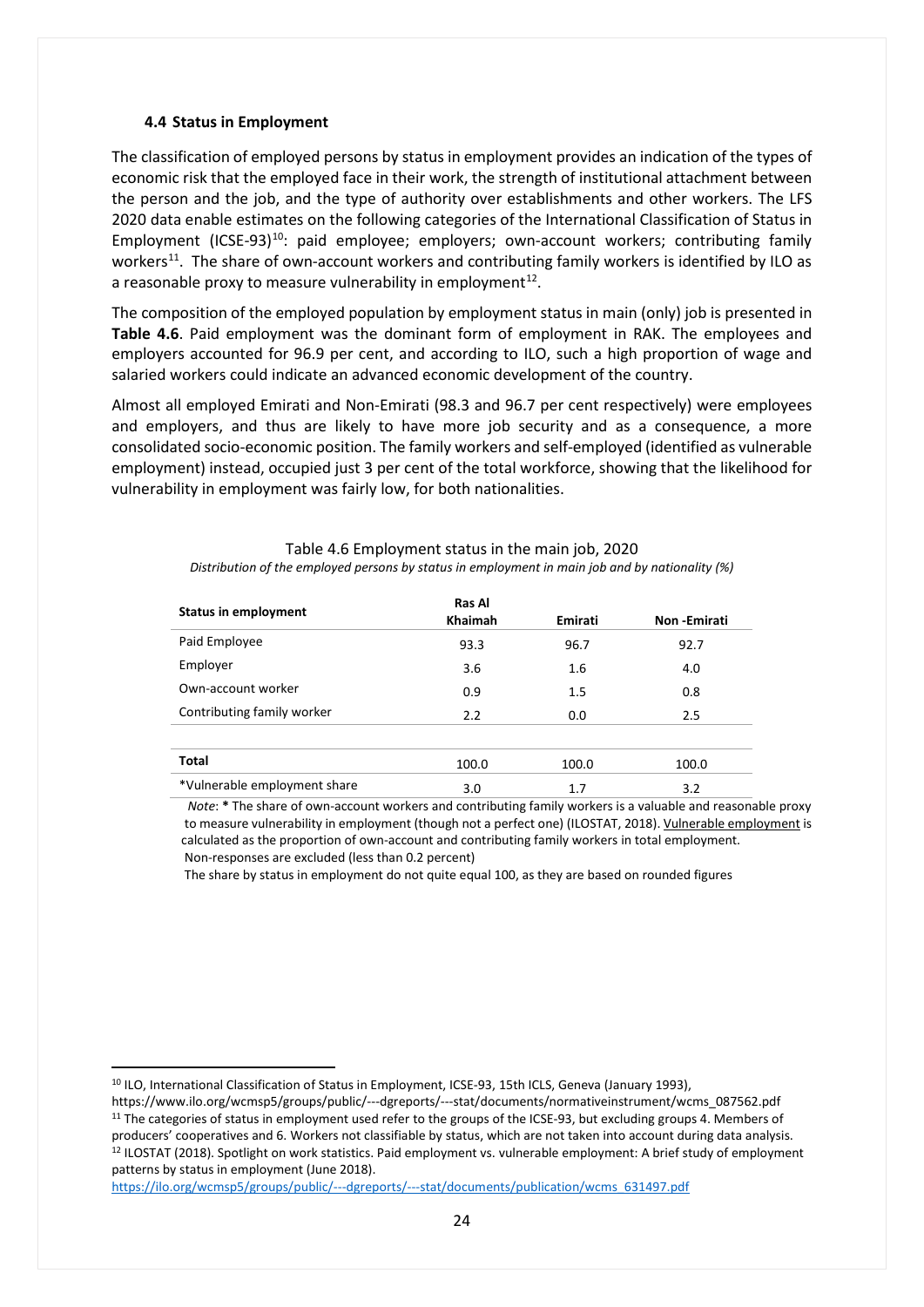## <span id="page-26-0"></span>CHAPTER 5: Methodology

#### <span id="page-26-1"></span>**5.1 Introduction**

The Labour Force Survey is a household-based sample survey which collects data on the labour market activities from eligible individuals (aged 15 years and above) in selected private and collective households, and labour camps. The major objective of the LFS is to measure the labour force according to key characteristics (i.e age, sex, branch, sector of employment, education, etc.).

The 2020 LFS questionnaire was drafted in compliance with ILO recommendations and regulations. The methodological part fulfils ILO standards linked with the questionnaire design and the calculation and definition of the main labour force indicators.

The data for the RAK LFS 2020 round was collected using a mix of CAPI and CATI methods, data was collected from private households by telephone interview due to the pandemic while collective households and labour camps were visited and interviewed face to face. 2020 LFS was conducted using for the first time RAKCSS survey platform.

The data in this report was collected from a representative random sample of 1652 households (Emirati, non-Emirati and collective households) and 70 labour camps having 8708 resident individuals in all the Emirate. To provide estimates for the entire population, the data was weighted by applying weights to each sampled individual, so that the results match population of RAK.

#### <span id="page-26-2"></span>**5.2 Main Concepts and Definitions**

This section presents concepts and definitions used in the report.

**Population:** Is the total number of all persons of both sexes aged 0 years or older in a given territory at a specified point in time.

**Youth:** The definition of a young person for the purpose of statistical measurements is based on age, and the estimates presented in this chapter apply an age definition of 15 to 24 years. Thus, youth are the population aged 15 to 24.

**Working-age population**: Refers to all persons aged 15 years or older.

**Net attendance ratio:** is the total number of children in the age group, for instance of 6-9 years that attend primary school as a percentage of the total number of children in the same age group.

**Educational attainment:** The highest level successfully completed in the educational system of RAK where the education was received, even if this was received outside schools and universities.

**Literacy:** The ability both to read and to write. A person who can with understanding, both read and write a short, simple statement on his everyday life is literate.

**Labour force**: Refers to all persons aged 15 years or older who are either employed or unemployed at the time of the survey.

**Labour force participation rate:** Is the ratio of the Labour Force to the overall size of the working age population. It measures the working-age population in RAK that engages actively in the labour market, either by working or looking for work relative to the population of the working-age.

**Employment-to-population ratio**: The proportion of the working-age population that is employed.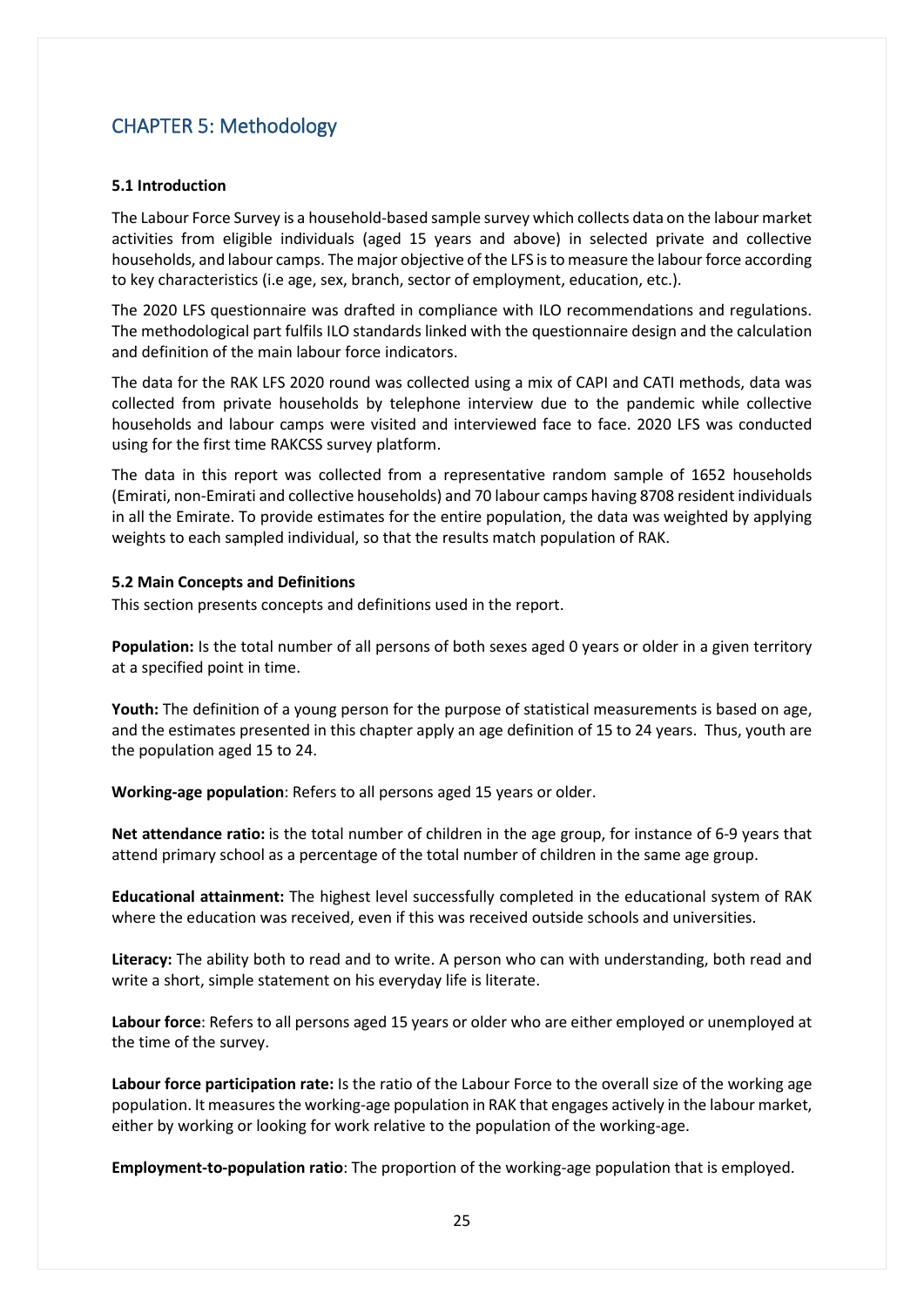**Employed population**: Is the total number of persons who have a paid job in cash or in kind, are in self-employment or are in contributing family work. All persons who have a paid job and are on leave, as well as those in self-employment but are absent from work due to various reasons such as inadequate raw materials, labour dispute, absence of business opportunities, etc., are all considered employed.

**Status in employment** is classified according to the International Classification of Status in Employment (ICSE-93) and comprises: employees; employers; own-account workers; contributing family workers.

**Own-account workers:** Those workers who, working on their own account or with one or more partners, hold the type of job defined as a self-employed job, and have not engaged on a continuous basis any employees to work for them during the reference period.

**Contributing family workers:** Those workers who hold a 'self-employment' job in a market-oriented establishment operated by a related person living in the same household, who cannot be regarded as partners, because their degree of commitment to the operation of the establishment, in terms of working time or other factors to be determined by national circumstances, is not at a level comparable to that of the head of the establishment.

**Unemployed population**: Refers to all persons in the labour force who are completely jobless and are available and actively looking for work during a given reference period. Included also are those not working, not looking for work but are available for work.

**Unemployment rate:** is the ratio of the unemployed population to the total population in the labour force expressed as a percentage.

**Persons outside the labour force**: All persons who, during the reference week, were neither employed nor unemployed, such as pupils/ students, housekeepers, persons in retirement, people with a disability, discouraged unemployed, etc.,